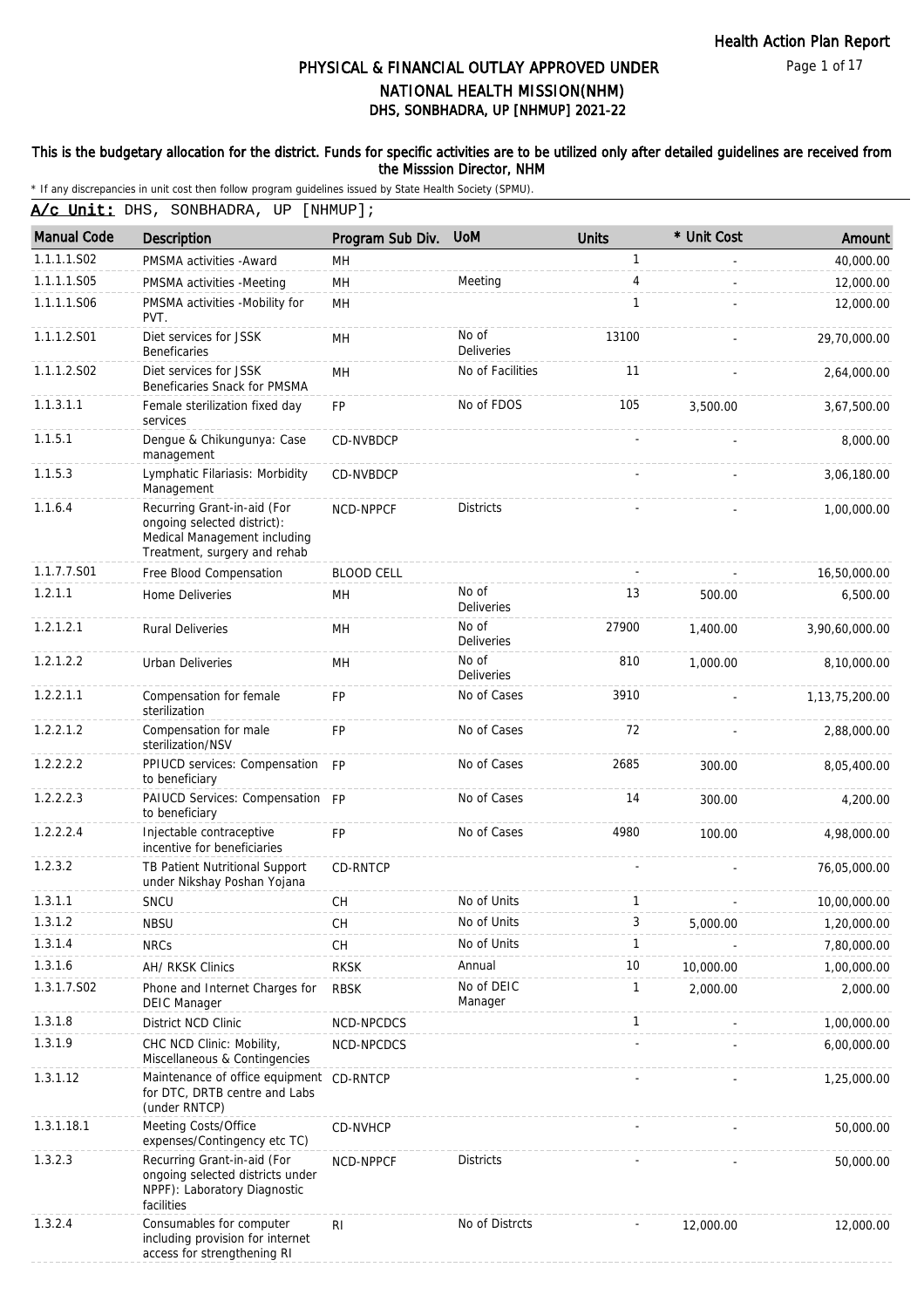#### This is the budgetary allocation for the district. Funds for specific activities are to be utilized only after detailed guidelines are received from the Misssion Director, NHM

| <b>Manual Code</b> | Description                                                                                                                                                                                                  | Program Sub Div. UoM |                      | <b>Units</b>   | * Unit Cost | Amount       |
|--------------------|--------------------------------------------------------------------------------------------------------------------------------------------------------------------------------------------------------------|----------------------|----------------------|----------------|-------------|--------------|
| 1.3.2.6.S01        | <b>IMEP Services- BMW- DH</b>                                                                                                                                                                                | <b>IMEP</b>          |                      | 110            |             | 14,45,400.00 |
| 1.3.2.6.S02        | IMEP Services- BMW- CHC/BPHC                                                                                                                                                                                 | IMEP                 |                      | 200            |             | 26,28,000.00 |
| 1.3.2.6.S03        | <b>IMEP Services- BMW Block Level</b><br>UPHC & District Level UPHC                                                                                                                                          | <b>IMEP</b>          |                      | 2              |             | 26,280.00    |
| 1.3.2.6.S04        | <b>IMEP Services - BMW-MCH Wing</b>                                                                                                                                                                          | <b>IMEP</b>          |                      | 100            |             | 13,14,000.00 |
| 1.3.2.6.S05        | <b>IMEP Services- BMW-TRAUMA</b><br><b>CENTERS</b>                                                                                                                                                           | <b>IMEP</b>          |                      | 10             |             | 1,31,400.00  |
| 1.3.2.6.S06        | <b>IMEP Services- Machnized</b><br>Cleaning - DH                                                                                                                                                             | <b>IMEP</b>          |                      | 2              |             | 55,77,000.00 |
| 1.3.2.6.S09        | <b>IMEP Services- Mechanized</b><br>Laundry- District Level Hospital                                                                                                                                         | <b>IMEP</b>          |                      | $\overline{2}$ |             | 20,18,000.00 |
| 1.3.2.6.S10        | IMEP Services- Cleaning -<br>CHC/BPHC                                                                                                                                                                        | <b>IMEP</b>          | per bed per<br>month | 200            | 548.35      | 13,16,040.00 |
| 1.3.2.6.S11        | IMEP Services-Cleaning - MCH<br>Wing                                                                                                                                                                         | <b>IMEP</b>          | per bed per<br>month | 100            | 548.35      | 6,58,020.00  |
| 1.3.2.6.S12        | <b>IMEP Services-Cleaning -</b><br><b>TRAUMA CENTERS</b>                                                                                                                                                     | <b>IMEP</b>          | per bed per<br>month | 10             | 548.35      | 65,802.00    |
| 2.2.1              | POL for Family Planning/ Others                                                                                                                                                                              | <b>FP</b>            | No of FDOS           | 105            | 1,000.00    | 1,05,000.00  |
| 2.2.2              | Mobility & Communication<br>support for AH counsellors &<br><b>RKSK Coordinators</b>                                                                                                                         | <b>RKSK</b>          |                      | 20             |             | 1,92,000.00  |
| 2.2.3              | Mobility support for RBSK Mobile RBSK<br>health team                                                                                                                                                         |                      | No of Vehicle        | 16             | 33,000.00   | 63,36,000.00 |
| 2.2.4              | Support for RBSK: CUG<br>connection per team and rental                                                                                                                                                      | <b>RBSK</b>          | No of Team           | 16             | 200.00      | 38,400.00    |
| 2.2.11             | Any Other                                                                                                                                                                                                    |                      |                      |                |             | 2,73,000.00  |
| 2.3.1.1.2          | Monthly Village Health and<br><b>Nutrition Days</b>                                                                                                                                                          | RI.                  | No of Session        | 6074           | 100.00      | 6,07,400.00  |
| 2.3.1.5            | Organizing Adolescent Health<br>day                                                                                                                                                                          | <b>RKSK</b>          | AHD                  | 732            | 2,500.00    | 18,30,000.00 |
| 2.3.1.6            | <b>Organising Adolescent Friendly</b><br>Club meetings at subcentre<br>Level                                                                                                                                 | <b>RKSK</b>          | <b>AFC Meeting</b>   | 1464           | 250.00      | 3,66,000.00  |
| 2.3.1.10           | Mobility support for mobile<br>health team/ TA/DA to<br>vaccinators                                                                                                                                          | RI                   | No of Vehicle        | 6              | 3,96,000.00 | 23,76,000.00 |
| 2.3.1.11           | Outreach for demand<br>generation, testing and<br>treatment of Viral Hepatitis<br>through Mobile Medical<br>Units/NGOs/CBOs/etc                                                                              | CD-NVHCP             |                      |                |             | 20,000.00    |
| 2.3.2.3            | DMHP: Targeted interventions at NCD-NMHP<br>community level Activities &<br>interventions targeted at<br>schools, colleges, workplaces,<br>out of school adolescents, urban<br>slums and suicide prevention. |                      |                      | $\mathbf{1}$   |             | 6,00,000.00  |
| 2.3.3.2            | Screening and free spectacles to<br>school children                                                                                                                                                          | NCD-NPCB             | No of Cases          |                |             | 6,53,100.00  |
| 2.3.3.3            | Screening and free spectacles<br>for near work to Old Person                                                                                                                                                 | NCD-NPCB             | No of Cases          |                |             | 3,26,550.00  |
| 2.3.3.4.1          | Coverage of Public School and<br>Private school                                                                                                                                                              | NCD-NTCP             |                      | $\mathbf{1}$   |             | 4,99,660.00  |
| 2.3.3.4.5          | Sensitization campaign for<br>college students                                                                                                                                                               | NCD-NTCP             |                      | $\mathbf{1}$   |             | 2,00,000.00  |
| 3.1.1.3.2.S01      | ASHA/AWW/Volunteer Incentive<br>for detection of leprosy                                                                                                                                                     | CD-NLEP              |                      |                |             | 52,250.00    |
| 3.1.1.3.2.S02      | ASHA Incentive for PB<br>(Treatment completion)                                                                                                                                                              | CD-NLEP              |                      |                |             | 54,000.00    |
| 3.1.1.3.2.S03      | <b>ASHA Incentive for MB</b><br>(Treatment completion)                                                                                                                                                       | CD-NLEP              |                      |                |             | 50,160.00    |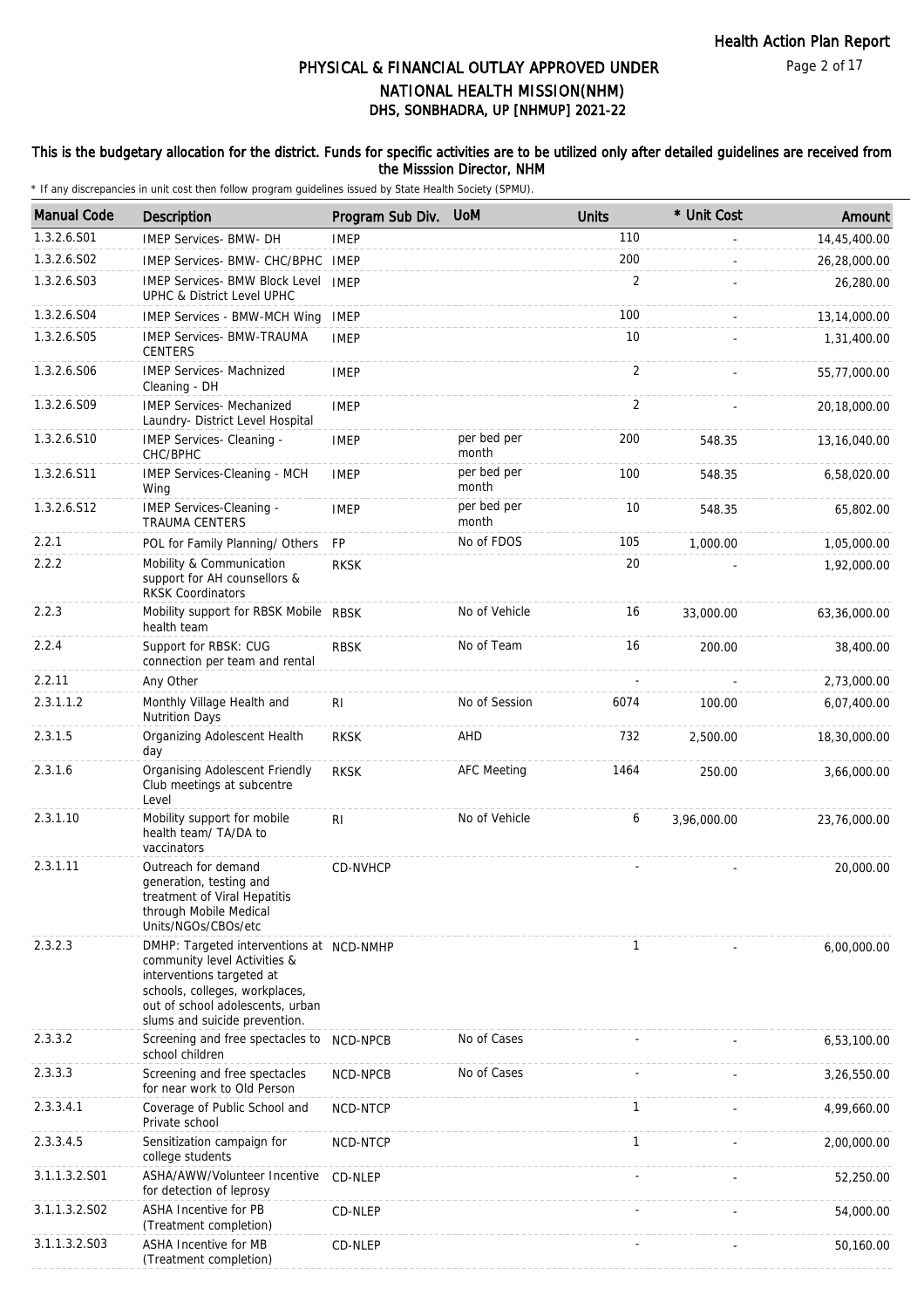Page 3 of 17

# PHYSICAL & FINANCIAL OUTLAY APPROVED UNDER NATIONAL HEALTH MISSION(NHM)

# DHS, SONBHADRA, UP [NHMUP] 2021-22

#### This is the budgetary allocation for the district. Funds for specific activities are to be utilized only after detailed guidelines are received from the Misssion Director, NHM

| <b>Manual Code</b> | Description                                                                                                          | Program Sub Div. | <b>UoM</b>                               | <b>Units</b> | * Unit Cost | Amount         |
|--------------------|----------------------------------------------------------------------------------------------------------------------|------------------|------------------------------------------|--------------|-------------|----------------|
| 3.1.1.3.3          | Any Other ASHS Incentives<br>(ASHA Involvement under NLEP<br>- Sensitisation)                                        | CD-NLEP          |                                          |              |             | 30,500.00      |
| 3.1.1.3.A.S01      | ASHA Incentive/ Honorarium for<br>Malaria and LLIN Distribution                                                      | <b>CD-NVBDCP</b> |                                          |              |             | 6.75.000.00    |
| 3.1.1.3.A.S02      | ASHA Incentive for Dengue and<br>Chikungunya                                                                         | CD-NVBDCP        |                                          |              |             | 15,64,000.00   |
| 3.1.1.3.A.S05      | Honorarium for Drug Distribution CD-NVBDCP<br>including ASHAs and supervisors<br>involved in MDA                     |                  |                                          |              |             | 52,00,560.00   |
| 3.1.1.4.A.1.S01    | ASHA Incentive Filling of CBAC<br>forms and familly folder of<br>patients with confirm NCD cases                     | <b>CP</b>        | No. of<br><b>Beneficiaries</b>           |              | 10.00       | 40,58,160.00   |
| 3.1.1.1.4.S09.A    | ASHA incentive for HRP<br>identification and follow up                                                               | MН               | No of HRP                                | 1000         | 300.00      | 3,00,000.00    |
| 3.1.1.1.1.S01      | JSY Incentive to ASHA                                                                                                | MН               | No of<br><b>Deliveries</b>               | 20700        |             | 1,24,20,000.00 |
| 3.1.1.1.1.S03      | National Iron Plus Incentive for<br>mobilizing children and/or<br>ensuring compliance and<br>reporting (6-59 months) | <b>CH</b>        | No of ASHA                               | 1508         | 50.00       | 4,52,400.00    |
| 3.1.1.1.2.S01      | ASHA incentive under MAA<br>programme @ Rs 100 per ASHA<br>for quarterly mother's meeting                            | CH               | No of ASHA                               | 1508         | 100.00      | 6,03,200.00    |
| 3.1.1.1.2.S02      | Incentive for Home Based<br>Newborn Care programme                                                                   | <b>CH</b>        | No. of Child                             | 42464        | 250.00      | 1,06,16,000.00 |
| 3.1.1.1.2.S04      | Incentive for referral of SAM<br>cases to NRC and for follow up<br>of discharge SAM children from<br><b>NRCs</b>     | <b>CH</b>        | No.of SAM<br>Child referal &<br>followup | 1            | 150.00      | 28,800.00      |
| 3.1.1.1.2.S05      | Incentive for National<br>Deworming Day for mobilising<br>out of school children                                     | <b>RKSK</b>      | <b>ASHA</b>                              | 1639         | 100.00      | 1,63,900.00    |
| 3.1.1.1.2.S06      | Incentive for IDCF for<br>prophylactic distribution of ORS<br>to family with under-five<br>children.                 | <b>CH</b>        | No of ASHA                               | 1508         | 100.00      | 1,50,800.00    |
| 3.1.1.1.2.S07      | Incentive to ASHA for Quaterly<br>Visit Under HBYC                                                                   | СH               | No of Children                           | 46673        | 50.00       | 1,16,68,250.00 |
| 3.1.1.1.3.S01      | <b>ASHA Incentive under</b><br>Immunzation                                                                           | R <sub>l</sub>   | No of Children                           | 44255        | 225.00      | 99,57,420.00   |
| 3.1.1.1.4.S08      | ASHA incentive for injectable<br>contraceptive (Antara)                                                              | FP               | No of Cases                              | 3454         | 100.00      | 3,45,400.00    |
| 3.1.1.1.4.S09.B    | Reimbursement of travel<br>expenses for accompanying a<br>women to facility for medical<br>abortion                  | <b>FP</b>        | No of Cases                              | 30           | 225.00      | 6,750.00       |
| 3.1.1.1.4.S09.C    | Reimbursement of travel<br>expenses for accompanying a<br>women to facility for surgical<br>abortion (MVA/EVA)       | FP               | No of Cases                              | 30           | 150.00      | 4,500.00       |
| 3.1.1.1.4.S01      | ASHA Incentives under Saas<br>Bahu Sammellan                                                                         | <b>FP</b>        | No of Events                             | 1217         | 100.00      | 1,21,700.00    |
| 3.1.1.1.4.S02      | ASHA Incentives under Nayi Pehl FP<br>Kit                                                                            |                  | No of Kits                               | 6032         | 100.00      | 6,03,200.00    |
| 3.1.1.1.4.S04      | ASHA PPIUCD incentive for<br>accompanying the client for<br>PPIUCD insertion                                         | FP               | No of Cases                              | 3455         | 150.00      | 5,18,300.00    |
| 3.1.1.1.4.S05      | ASHA PAIUCD incentive for<br>accompanying the client for<br>PAIUCD insertion                                         | <b>FP</b>        | No. of cases                             | 14           | 150.00      | 2,100.00       |
| 3.1.1.1.4.S06.A    | ASHA incentive under ESB<br>scheme for promoting spacing of<br>births between 02 children                            | FP               | No. of cases                             | 1028         | 500.00      | 5,14,000.00    |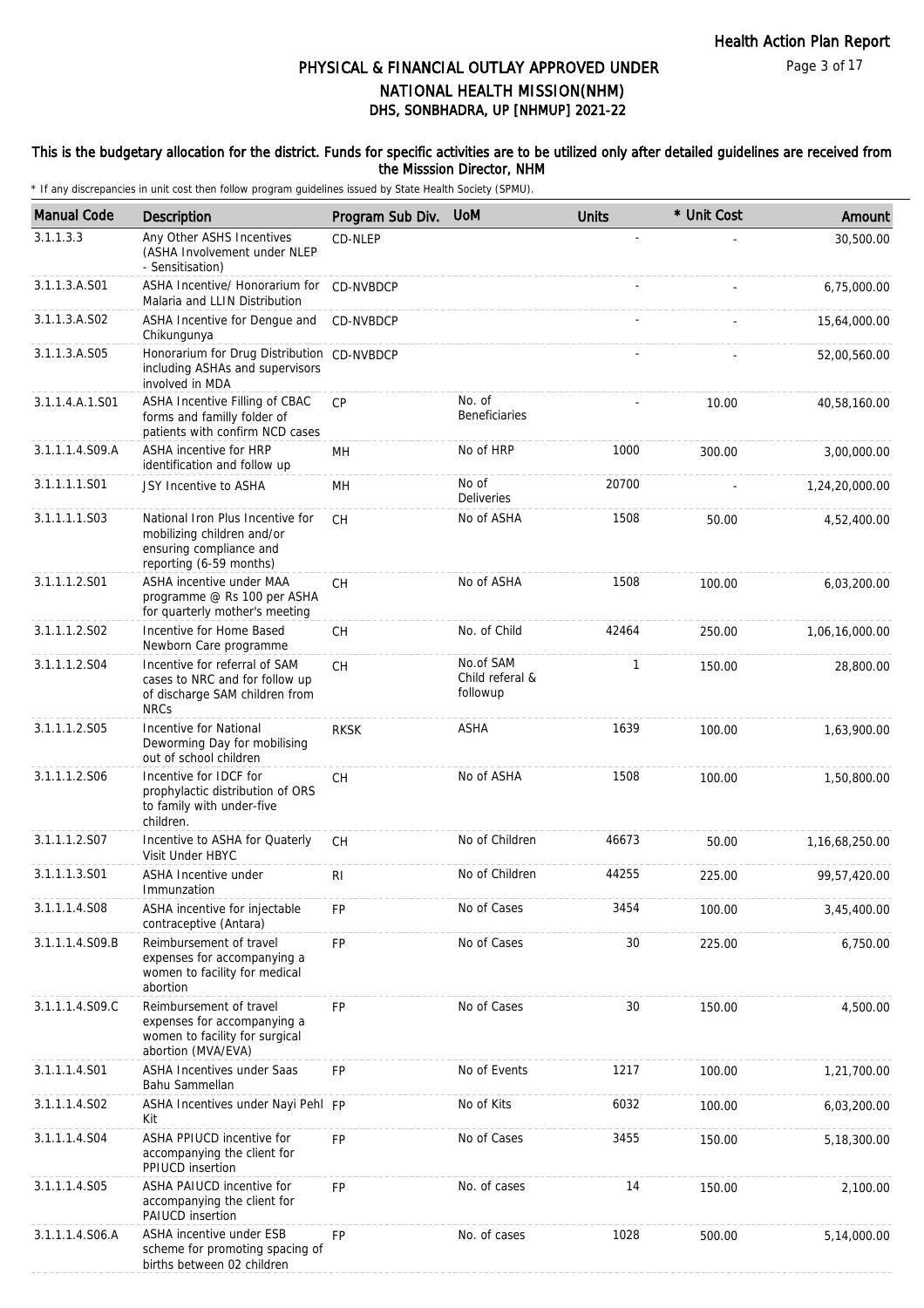#### This is the budgetary allocation for the district. Funds for specific activities are to be utilized only after detailed guidelines are received from the Misssion Director, NHM

| <b>Manual Code</b> | Description                                                                                                                | Program Sub Div. | <b>UOM</b>                             | <b>Units</b> | * Unit Cost | Amount         |
|--------------------|----------------------------------------------------------------------------------------------------------------------------|------------------|----------------------------------------|--------------|-------------|----------------|
| 3.1.1.1.4.S06.B    | ASHA incentive under ESB<br>scheme for promoting spacing of<br>02 years after marriage                                     | <b>FP</b>        | No. of cases                           | 743          |             | 3,71,500.00    |
| 3.1.1.1.4.S07      | ASHA incentive under ESB<br>scheme for promoting Adoption<br>of Limiting Method upto Two<br>Children                       | <b>FP</b>        | No of Cases                            | 637          | 1,000.00    | 6,37,000.00    |
| 3.1.1.1.5.S02      | Incentive for mobilizing<br>adolescents and community for<br>AHD                                                           | <b>RKSK</b>      | ASHA                                   | 1564         | 200.00      | 12,51,000.00   |
| 3.1.1.5            | ASHA incentives for routine<br>activities                                                                                  | <b>CP</b>        | No. of Rural &<br>Rurban ASHA          |              | 2,000.00    | 4,42,56,000.00 |
| 3.1.1.6.S01        | Incentive to ASHA Facilitator for<br>CBAC, HRP and SAM Tracking                                                            | <b>CP</b>        | No of AF                               |              | 1,700.00    | 15,91,200.00   |
| 3.1.1.6.S02        | Incentive to ASHA for Health<br>Promotion Day                                                                              | CP               | No. of Rural &<br>Rurban ASHA          |              | 200.00      | 44,25,600.00   |
| 3.1.1.6.S03        | Incentive to ASHA under PMMVY CP                                                                                           |                  | No. of<br><b>Beneficiaries</b>         |              | 100.00      | 13,39,800.00   |
| 3.1.1.6.S04        | ASHA Beema- Pradhan Mantri<br>Jeevan Jyoti & Suraksh Bima<br>Yojna                                                         | CP               |                                        |              |             | 5,85,756.00    |
| 3.1.1.6.S05        | Mother Group Meeting                                                                                                       | <b>CP</b>        | No. of Rural &<br>Rurban ASHA          |              |             | 53,59,200.00   |
| 3.1.3.1.1.S01      | Asha/ Asha Sangni Uniform                                                                                                  | <b>CP</b>        | No. of<br>Rural, Rurban<br>ASHA & AF   |              | 600.00      | 11,95,200.00   |
| 3.1.3.1.1.S02      | Asha/ Asha Sangni Umbrella                                                                                                 | <b>CP</b>        | No. of<br>Rural, Rurban<br>ASHA & AF   |              | 200.00      | 3,98,400.00    |
| 3.1.3.1.3          | Awards to ASHA's/Link workers                                                                                              | <b>CP</b>        | No. of<br>Rural, Urban<br>,Rurban ASHA |              | 300.00      | 6,00,100.00    |
| 3.1.3.1.6          | Supervision costs by ASHA<br>facilitators (Shangni) (12<br>months)                                                         | <b>CP</b>        | No of AF                               |              | 7,200.00    | 67,39,200.00   |
| 3.1.1.1.3.S02.A    | Mobilization of children through<br>ASHA or other mobilizers                                                               | <b>RI</b>        | No of Session                          | 24408        | 150.00      | 36,61,200.00   |
| 3.1.3.5.S01        | Incentive for other link workers<br>for Prepration of Due List of<br>Childrens to be immunized                             | R <sub>l</sub>   | No of Session                          | 2808         | 100.00      | 2,80,800.00    |
| 3.1.2.10.S03       | Incentive to ASHA Cluster<br>Meeting                                                                                       | <b>CP</b>        |                                        |              |             | 22,54,100.00   |
| 3.2.3.1.1          | <b>Treatment Supporter</b><br>Honorarium (Rs 1000)                                                                         | CD-RNTCP         |                                        |              |             | 19,80,000.00   |
| 3.2.3.1.2          | <b>Treatment Supporter</b><br>Honorarium (Rs 5000)                                                                         | CD-RNTCP         |                                        |              |             | 1,75,500.00    |
| 3.2.3.1.3          | Incentive for informant (Rs 500)                                                                                           | <b>CD-RNTCP</b>  |                                        |              |             | 2,94,300.00    |
| 3.2.3.1.4.S01      | <b>State/District TB Forums</b>                                                                                            | CD-RNTCP         |                                        |              |             | 5,000.00       |
| 3.2.3.1.4.S02      | <b>Community Engagement</b><br>activities /Incentive for<br>community<br>volunteers/supervisors /LT etc<br>undertaking ACF | CD-RNTCP         |                                        |              |             | 14,95,000.00   |
| 3.2.1.1.S02        | Other activities under Mission<br>Parivar Vikas: Demand<br>Generation (Saas Bahu<br>Sammellan)                             | FP               | No of Events                           | 1217         | 1,500.00    | 18,25,500.00   |
| 3.2.1.2            | Incentives for Peer Educators                                                                                              | <b>RKSK</b>      | Peer Educator                          | 6256         | 50.00       | 21,94,800.00   |
| 3.2.2.1.1.S01      | Operational cost for Spray<br>Wages                                                                                        | CD-NVBDCP        |                                        |              |             | 32,73,945.00   |
| 3.3.2              | Orientation Workshops,<br>Trainings and capacity building<br>of PRI for RKS at District Health                             | CP               |                                        |              |             | 32,40,500.00   |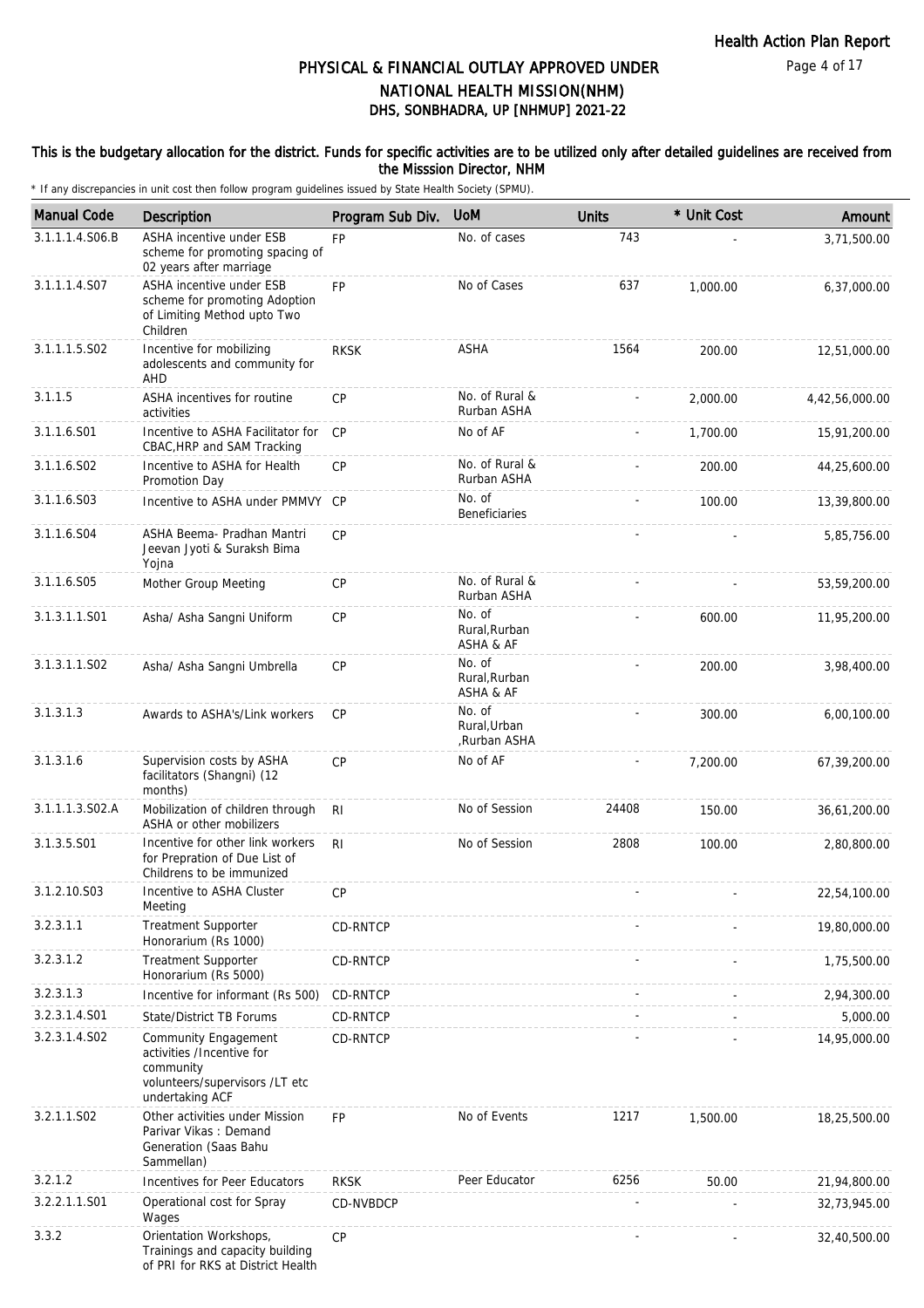#### This is the budgetary allocation for the district. Funds for specific activities are to be utilized only after detailed guidelines are received from the Misssion Director, NHM

| <b>Manual Code</b> | <b>Description</b>                                                                                                                | Program Sub Div.  | <b>UoM</b>                               | <b>Units</b>             | * Unit Cost | Amount       |
|--------------------|-----------------------------------------------------------------------------------------------------------------------------------|-------------------|------------------------------------------|--------------------------|-------------|--------------|
|                    | Societies, CHC and PHC                                                                                                            |                   |                                          |                          |             |              |
| 3.3.3.2            | Training of PRI's<br>representatives/ Police<br>personnel/ Teachers/ Transport<br>personnel/ NGO personnel/<br>other stakeholders | NCD-NTCP          |                                          | $\mathbf{1}$             |             | 30,000.00    |
| 3.3.3.3            | Training of PRI under National<br>Program for Climate Change and<br>Human Health (NPCCHH)                                         | NCD-NPCCHH        |                                          | $\mathbf{1}$             |             | 70,000.00    |
| 3.3.4.S01          | <b>AAA Platform</b>                                                                                                               | CP                | No. of Rural &<br>Rurban ASHA            |                          | 75.00       | 28,09,800.00 |
| 4.1.1              | <b>District Hospitals</b>                                                                                                         | CP                | No. of DH                                | 1                        | 5,00,000.00 | 5,00,000.00  |
| 4.1.3              | <b>Community Health Centers</b>                                                                                                   | CP                | No of CHC                                | 8                        | 2,50,000.00 | 20,00,000.00 |
| 4.1.4              | Primary Health Centers                                                                                                            | <b>CP</b>         | No of PHC                                | 28                       | 87,500.00   | 24,50,000.00 |
| 4.1.5              | Sub Centers                                                                                                                       | CP                | No. of Sub<br>Centre                     |                          | 10,000.00   | 18,30,000.00 |
| 4.1.6              | Village Health Sanitation &<br><b>Nutrition Committee</b>                                                                         | <b>CP</b>         | No. of VHSNC                             |                          | 10,000.00   | 81,80,000.00 |
| 4.1.7.S01          | H&WC Additional Untied Grant-<br><b>SC</b>                                                                                        | CP                | No. of HWC-<br>SC                        |                          | 30,000.00   | 56,50,000.00 |
| 4.1.7.S02          | H&WC Additional Untied Grant-<br><b>PHC</b>                                                                                       | <b>CP</b>         | No. of HWC-<br>PHC                       |                          | 50,000.00   | 14,00,000.00 |
| 5.1.2              | Sub Centre Rent and<br>Contingencies                                                                                              | <b>CP</b>         |                                          |                          |             | 20,70,000.00 |
| 5.3.3              | Blood bank/ Blood storage/ Day<br>care centre for<br>hemoglobinopathies                                                           | <b>BLOOD CELL</b> | Lumpsump                                 |                          |             | 50,000.00    |
| 5.3.9              | Safety Pits                                                                                                                       | RI                | No of piece                              | 4                        | 6,000.00    | 24,000.00    |
| 5.3.14             | Civil Works under RNTCP                                                                                                           | CD-RNTCP          |                                          | $\overline{\phantom{a}}$ |             | 1,20,000.00  |
| 6.1.1.1.5          | Any other Equipment<br>(Instrument and Equipment for<br>HWC)                                                                      | MH                | List of<br><b>Different</b><br>Equipment | 4                        |             | 8,00,000.00  |
| 6.1.1.3.3          | Minilap kits                                                                                                                      | <b>FP</b>         | No of Kits                               | 16                       | 3,000.00    | 48,000.00    |
| 6.1.1.3.5          | PPIUCD forceps                                                                                                                    | <b>FP</b>         | No of Kelly<br>forcep                    | 95                       | 600.00      | 57,000.00    |
| 6.1.5.1.1          | Grant-in-aid for Vision Centre<br>(PHC) (Govt.)                                                                                   | NCD-NPCB          |                                          |                          |             | 1,00,000.00  |
| 6.1.1.21.1         | Recurring GIA: Machinery &<br>Equipment for DH                                                                                    | NCD-NPHCE         |                                          | $\mathbf{1}$             |             | 1,50,000.00  |
| 6.1.2.6.F1.S03     | IT Recurring Expenses for PHC                                                                                                     | <b>CP</b>         |                                          |                          |             | 1,40,000.00  |
| 6.1.4.3.1          | <b>MCR</b>                                                                                                                        | CD-NLEP           |                                          |                          |             | 56,000.00    |
| 6.1.4.3.2          | Aids/Appliance                                                                                                                    | CD-NLEP           |                                          |                          |             | 17,000.00    |
| 6.1.4.3.3          | Equipment                                                                                                                         | CD-NLEP           |                                          |                          |             | 5,000.00     |
| 6.1.6.1            | Repairs of Laparoscopes                                                                                                           |                   | No of<br>Laproscopes                     | $\mathbf{1}$             | 25,000.00   | 25,000.00    |
| 6.2.1.1.A7.S05.a   | Drugs & Consumables Normal<br>Delivery L1 Facility                                                                                | MН                | No of<br><b>Deliveries</b>               | 16500                    |             | 3,30,000.00  |
| 6.2.1.1.A7.S05.b   | Drugs & Consumables Normal<br>Delivery L2 Facility                                                                                | MH                | No of<br>Deliveries                      | 7000                     |             | 2,80,000.00  |
| 6.2.1.1.A7.S05.c   | Drugs & Consumables Normal<br>Delivery L3 Facility                                                                                | MH                | No of<br>Deliveries                      | 6100                     |             | 4,88,000.00  |
| 6.2.1.1.A7.S05.d   | Drugs & Consumables Caesarean MH<br>Delivery L3 Facility                                                                          |                   | No of<br>Deliveries                      | 700                      |             | 2,52,000.00  |
| 6.2.1.2.2.12       | AEFI kit under RI Program                                                                                                         | RI                | No. of Kits                              | 50                       | 200.00      | 10,000.00    |
| 6.2.1.3.1          | Nayi Pehl Kit                                                                                                                     | <b>FP</b>         | No of Kits                               | 6032                     | 220.00      | 13,27,040.00 |
| 6.2.1.5.1          | Medicine for Mobile health team                                                                                                   | <b>RBSK</b>       | No of Team                               | 16                       | 5,000.00    | 80,000.00    |
| 6.2.1.6.1          | Red/Black plastic bags et                                                                                                         | R <sub>l</sub>    | No of Session                            | 30372                    | 9.00        | 2,73,348.00  |
| 6.2.1.6.2          | Bleach/Hypochlorite solution/                                                                                                     | R <sub>l</sub>    | No of Facilities                         |                          |             | 31,500.00    |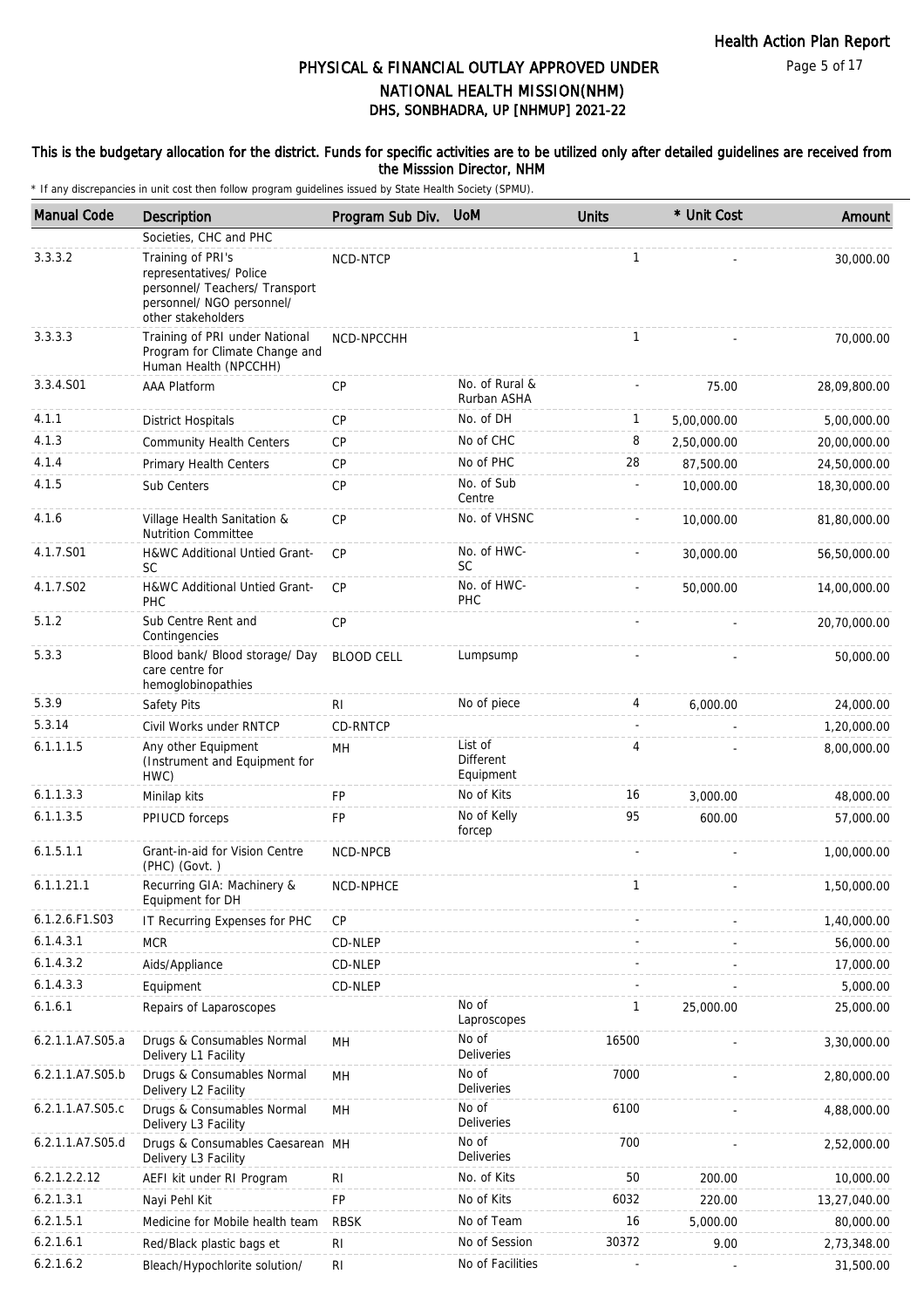#### This is the budgetary allocation for the district. Funds for specific activities are to be utilized only after detailed guidelines are received from the Misssion Director, NHM

| <b>Manual Code</b> | Description                                                                                                | Program Sub Div.  | <b>UoM</b>                     | <b>Units</b> | * Unit Cost | Amount         |
|--------------------|------------------------------------------------------------------------------------------------------------|-------------------|--------------------------------|--------------|-------------|----------------|
|                    | Twin bucket                                                                                                |                   |                                |              |             |                |
| 6.2.2.1.4          | Replenishment of ASHA HBNC<br>kits                                                                         | <b>CP</b>         | No of ASHA                     |              | 150.00      | 1,95,900.00    |
| 6.2.2.2.2          | Drugs and Supplies for blood<br>related disorders-<br>Haemoglobinopathies                                  | <b>BLOOD CELL</b> |                                |              |             | 80,000.00      |
| 6.2.2.4.1          | Drugs & Supplies for Ayush                                                                                 | AYUSH             | No of Doctors                  | 20           | 50,000.00   | 10,00,000.00   |
| 6.2.2.6.1          | Lab strengthening of SHC - HWC CP                                                                          |                   |                                |              |             | 40,50,000.00   |
| 6.2.2.6.2          | Lab strengthening of PHC - HWC CP                                                                          |                   |                                |              |             | 8,40,000.00    |
| 6.2.3.1.1          | Chloroquine phosphate tablets                                                                              | CD-NVBDCP         |                                |              |             | 40,000.00      |
| 6.2.3.1.2          | Primaquine tablets 2.5 mg                                                                                  | CD-NVBDCP         |                                |              |             | 20,000.00      |
| 6.2.3.1.3          | Primaquine tablets 7.5 mg                                                                                  | CD-NVBDCP         |                                |              |             | 40,000.00      |
| 6.2.3.1.12         | RDT Malaria - bi-valent (For Non CD-NVBDCP<br>Project states)                                              |                   |                                |              |             | 6,40,500.00    |
| 6.2.3.2.1          | Supportive drugs, lab. Reagents                                                                            | CD-NLEP           |                                |              |             | 13,000.00      |
| 6.2.3.3.1          | Laboratory Materials                                                                                       | CD-RNTCP          |                                |              |             | 14,86,600.00   |
| 6.2.3.3.2          | Procurement of Drugs                                                                                       | CD-RNTCP          |                                |              |             | 7,10,000.00    |
| 6.2.4.1.1          | Assistance for<br>consumables/drugs/medicines to<br>the Govt./District Hospital for<br>Cat sx etc          | NCD-NPCB          | No of Cases                    |              |             | 11,49,000.00   |
| 6.2.4.5.1          | Drugs & Consumables for NCD<br>Management (incl. Diabetes,<br>Hypertension, Strokes etc)for<br>whole dist. | NCD-NPCDCS        |                                | $\mathbf{1}$ |             | 2,00,000.00    |
| 6.2.4.5.3          | Drugs & Diagnostic for NCD<br>Management incl. Diabetes,<br>Hypertension, Strokes etc                      | NCD-NPCDCS        |                                |              |             | 1,80,000.00    |
| $6.1.3.2.a.$ S01   | Free Diagnostics for Pregnant<br>women under JSSK - USG on<br>PPP for PMSMA                                | MH                | No of ANC                      | 1200         |             | 3,60,000.00    |
| $6.1.3.2.a.$ SO2   | Free Diagnostics for Pregnant<br>women under JSSK-AVD for for<br>HIV & Syphilis at VHNDs                   | MН                | No of ANC                      | 234          |             |                |
| $6.1.3.2.a.$ SO3   | Free Diagnostics for Pregnant<br>women under JSSK-MH                                                       | MН                | No of ANC                      | 42000        |             | 4,20,000.00    |
| 6.1.3.2.b          | Free Diagnostics for Sick infants CH<br>under JSSK                                                         |                   | No of Units                    | 1            |             | 1,20,000.00    |
| 6.3.1.S03          | Any other (please specify)                                                                                 |                   |                                |              |             | 1,82,00,000.00 |
| 7.5.1              | Tribal Patient Support &<br><b>Transportation Charges</b>                                                  | <b>CD-RNTCP</b>   |                                |              |             | 14,67,900.00   |
| 7.5.2              | Sample collecton &<br>transportation charges                                                               | CD-RNTCP          |                                |              |             | 2,39,850.00    |
| 8.1.1.1            | ANMs - MH                                                                                                  | MН                | No of MH ANM                   | 190          |             | 3,76,94,911.00 |
| 8.1.1.1.S01        | ANM For New Sub-Center - CP                                                                                | CP                |                                |              |             | 75,06,572.00   |
| 8.1.1.2.S04        | Staff Nurses-DH Strengthening                                                                              | <b>HS</b>         |                                |              |             | 72,60,629.00   |
| 8.1.1.2.S05        | Staff Nurses-MH                                                                                            | MH                | No of MH<br><b>Staff Nurse</b> | 29           |             | 91,85,425.00   |
| 8.1.1.2.S11        | Staff Nurse HWC - CP                                                                                       | <b>CP</b>         |                                |              |             | 63,84,943.00   |
| 8.1.1.2.S12        | Staff Nurses HWC - MH                                                                                      | MН                |                                | 12           |             | 14,40,936.00   |
| 8.1.1.5.S02        | Laboratory Technicians -HR                                                                                 | <b>HR</b>         |                                | 5            |             | 13,24,080.00   |
| 8.1.1.5.S03        | Laboratory Technicians -NPPCF                                                                              | NCD-NPPCF         |                                |              |             | 1,46,000.00    |
| 8.1.1.5.S04        | Laboratory Technicians - RNTCP                                                                             | CD-RNTCP          |                                |              |             | 46,82,696.00   |
| 8.1.1.6.S05        | OT Technician                                                                                              | <b>MIS</b>        | No of MH OT<br>technician      |              |             | 10,58,400.00   |
| 8.1.1.8.S02        | Pharmacist-DH Strengthening                                                                                | <b>HS</b>         |                                |              |             | 6,48,000.00    |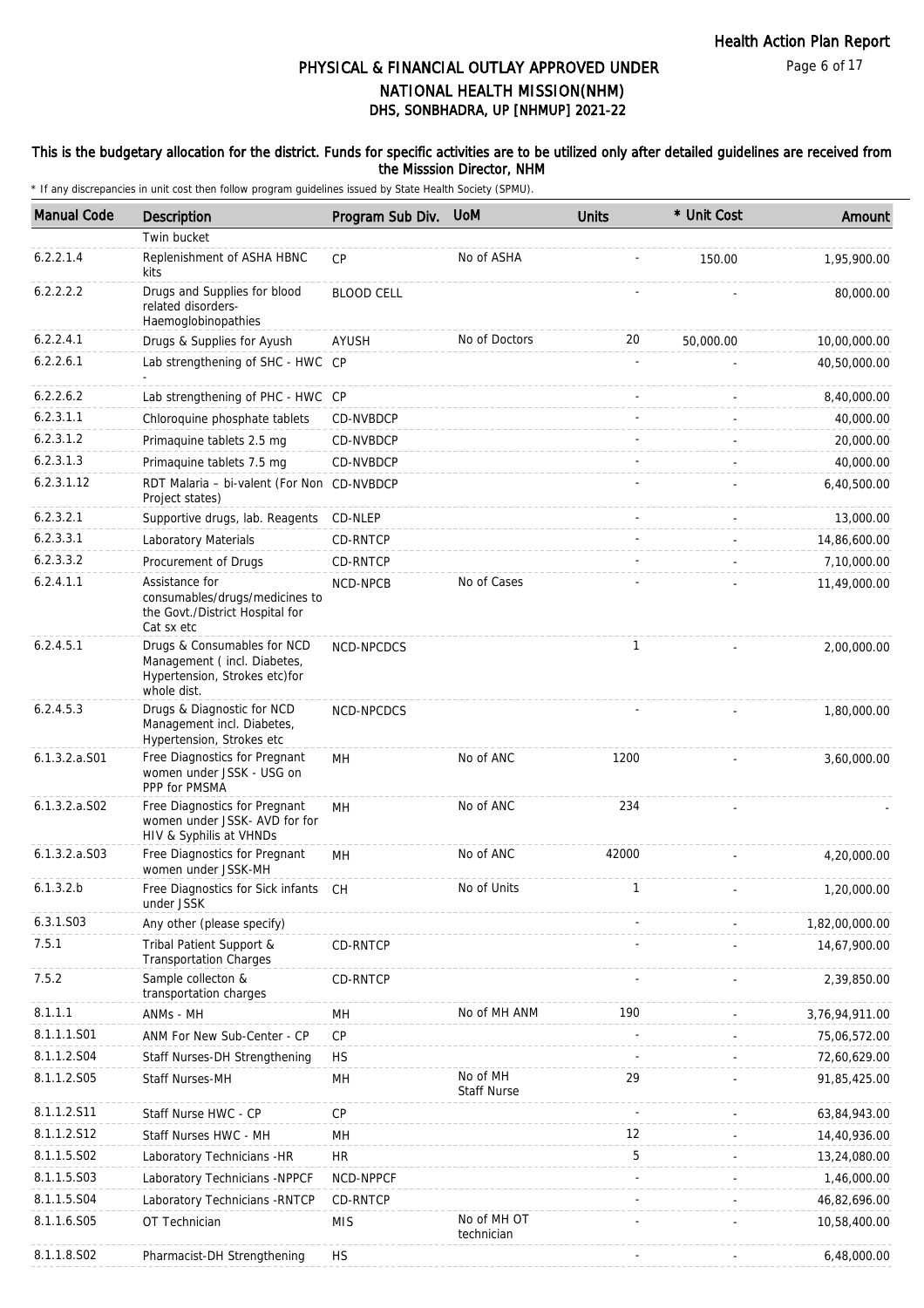#### This is the budgetary allocation for the district. Funds for specific activities are to be utilized only after detailed guidelines are received from the Misssion Director, NHM

| <b>Manual Code</b> | <b>Description</b>                                                                       | Program Sub Div. | <b>UoM</b>                                             | <b>Units</b>   | * Unit Cost | Amount         |
|--------------------|------------------------------------------------------------------------------------------|------------------|--------------------------------------------------------|----------------|-------------|----------------|
| 8.1.1.9            | Radiographer/ X-ray technician                                                           | <b>HR</b>        |                                                        | 5              |             | 12,02,571.00   |
| 8.1.1.10.S02       | Physiotherapist/ Occupational<br>Therapist-CD-NLEP                                       | CD-NLEP          |                                                        |                |             | 4,83,412.00    |
| 8.1.1.12.S02       | Para Medical Worker CD-NLEP                                                              | CD-NLEP          |                                                        |                |             | 9,27,801.00    |
| 8.1.2.1.S03        | Obstetricians and Gynaecologists HS<br>-DH Strengthening                                 |                  |                                                        |                |             | 43,05,000.00   |
| 8.1.2.1.S04        | Obstetricians and Gynaecologists MH<br>-MH                                               |                  | No of MH<br>Obstetricians<br>and<br>Gynaecologist<br>S |                |             | 32,40,000.00   |
| 8.1.2.2.S04        | Paediatricians- DH Strengthening HS                                                      |                  |                                                        |                |             | 21,00,000.00   |
| 8.1.2.3.S05        | Anaesthetists -MH                                                                        | MH               | No of MH<br>Anesthetic                                 |                |             | 32,40,000.00   |
| 8.1.2.4.S02        | Surgeons-DH Strengthening                                                                | <b>HS</b>        |                                                        |                |             | 21,00,000.00   |
| 8.1.3.1.S01        | Physician/Consultant Medicine-<br>DH Strengthening                                       | <b>HS</b>        |                                                        |                |             | 42,00,000.00   |
| 8.1.3.10.S01       | FRU Operationalization for<br>Gynae & anesthetist specialist on<br>call from govt sector | MH               | No of C<br>Section                                     | 8              |             | 24,000.00      |
| 8.1.3.10.S02       | FRU Operationalization<br>Gynecologists specialist on call<br>from pvt sector            | MH               | No of C<br>Section                                     | 4              |             | 18,000.00      |
| 8.1.3.10.S03       | FRU Operationalization<br>anesthetist specialist on call for<br>from pvt sector          | MH               | No of C<br>Section                                     | $\overline{4}$ |             | 12,000.00      |
| 8.1.4.1.S01        | Dental Surgeons- DH &CHC                                                                 | <b>HR</b>        |                                                        | 6              |             | 13,96,752.00   |
| 8.1.5.S02          | Medical Officers - DH<br>Strengthening                                                   | <b>HS</b>        |                                                        |                |             | 14,40,000.00   |
| 8.1.5.S03          | Medical Officers - MH                                                                    | MH               | No of MH LMO                                           |                |             | 11,70,000.00   |
| 8.1.6.1            | <b>AYUSH MOS</b>                                                                         | <b>AYUSH</b>     |                                                        | 20             |             | 1,00,14,409.00 |
| 8.1.6.2            | Pharmacist - AYUSH                                                                       | <b>AYUSH</b>     |                                                        | 10             |             | 18,40,348.00   |
| 8.1.7.1.1          | MOs- AYUSH                                                                               | <b>RBSK</b>      |                                                        | 29             |             | 1,29,82,176.00 |
| 8.1.7.1.2.S02      | MOs-Dental MO/ BDS                                                                       | <b>RBSK</b>      |                                                        | 3              |             | 21,40,740.00   |
| 8.1.7.1.3          | <b>Staff Nurse</b>                                                                       | <b>RBSK</b>      |                                                        | $\overline{7}$ |             | 23,54,688.00   |
| 8.1.7.1.4          | ANM                                                                                      | <b>RBSK</b>      |                                                        | 9              |             | 11,47,770.00   |
| 8.1.7.1.5.S01      | Para Medical Worker                                                                      | <b>RBSK</b>      |                                                        | 11             |             | 26,64,288.00   |
| 8.1.7.1.5.S02      | Pharmacists                                                                              | <b>RBSK</b>      |                                                        | 5              |             | 11,33,993.00   |
| 8.1.7.2.1.S01      | Paediatrician                                                                            | <b>RBSK</b>      |                                                        | $\mathbf{1}$   |             | 6,00,000.00    |
| 8.1.7.2.2.S01      | MO MBBS                                                                                  | <b>RBSK</b>      |                                                        | 1              |             | 3,60,000.00    |
| 8.1.7.2.3.S01      | MO, Dental                                                                               | <b>RBSK</b>      |                                                        | $\mathbf{1}$   |             | 3,00,000.00    |
| 8.1.7.2.4          | <b>Staff Nurse</b>                                                                       | <b>RBSK</b>      |                                                        | $\overline{2}$ |             | 3,00,000.00    |
| 8.1.7.2.5          | Physiotherapist                                                                          | <b>RBSK</b>      |                                                        | 1              |             | 1,80,000.00    |
| 8.1.7.2.6          | Audiologist & speech therapist                                                           | <b>RBSK</b>      |                                                        | $\mathbf{1}$   |             | 2,40,000.00    |
| 8.1.7.2.7          | Psychologist                                                                             | <b>RBSK</b>      |                                                        | $\mathbf{1}$   |             | 2,10,000.00    |
| 8.1.7.2.8          | Optometrist                                                                              | <b>RBSK</b>      |                                                        | 1              |             | 1,80,000.00    |
| 8.1.7.2.9          | Early interventionist cum special<br>educator                                            | <b>RBSK</b>      |                                                        | $\mathbf{1}$   |             | 2,10,000.00    |
| 8.1.7.2.10         | Social worker                                                                            | <b>RBSK</b>      |                                                        | 1              |             | 1,80,000.00    |
| 8.1.7.2.12.S01     | Dental Technician                                                                        | <b>RBSK</b>      |                                                        | $\mathbf{1}$   |             | 1,50,000.00    |
| 8.1.8.1            | Medical Officers                                                                         | CH               | No. of Mos                                             | $\mathbf{1}$   |             | 8,73,180.00    |
| 8.1.8.2            | <b>Staff Nurse</b>                                                                       | СH               | No. of SNs                                             | 4              |             | 12,03,044.00   |
| 8.1.8.3            | Cook cum caretaker                                                                       | CH               | No. of Cook<br>cum Caretaker                           | $\overline{2}$ |             | 3,08,551.00    |
| 8.1.8.5            | Feeding demonstrator for NRC                                                             | CH               | No. of FDs                                             | 1              |             | 3,52,435.00    |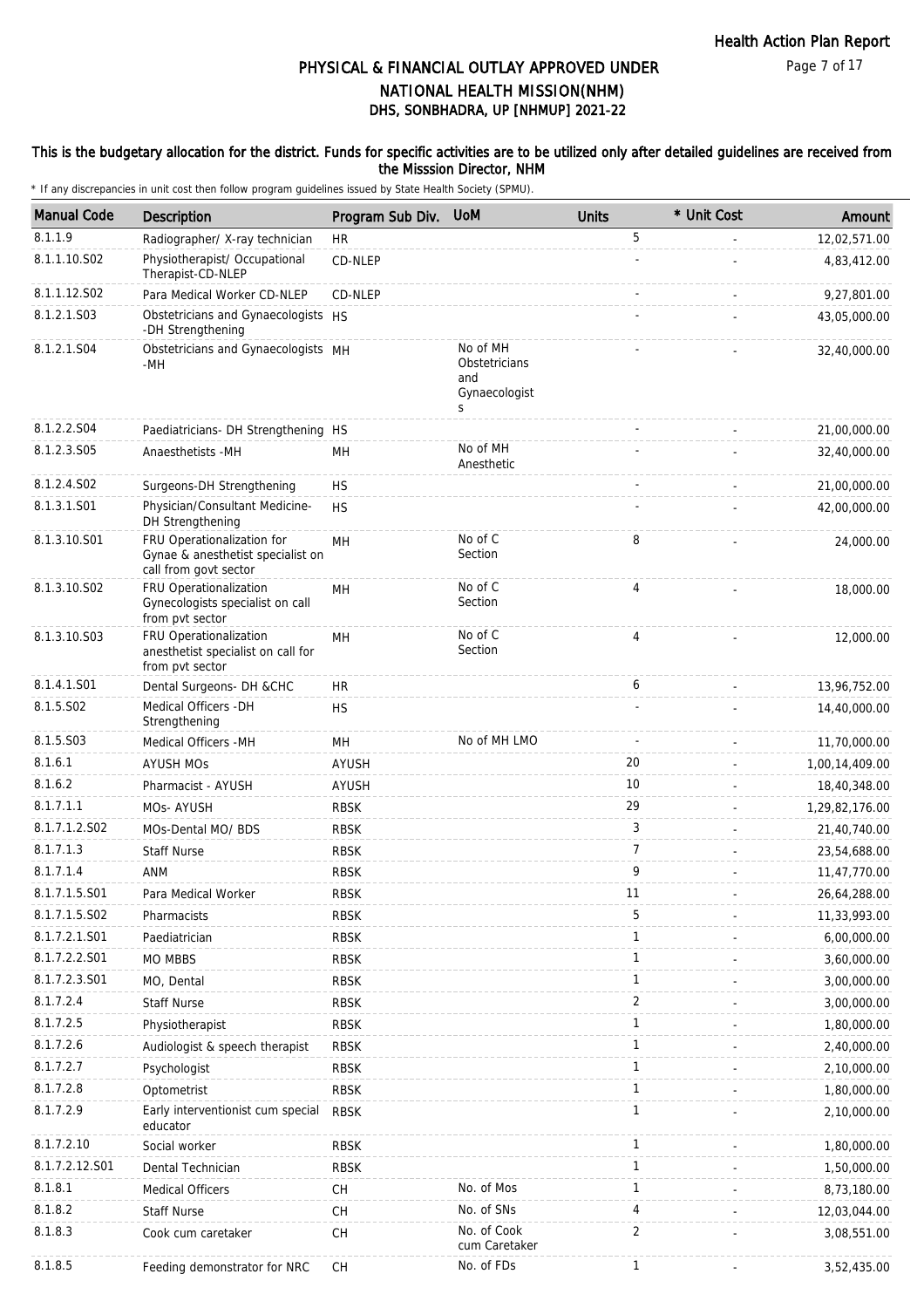#### This is the budgetary allocation for the district. Funds for specific activities are to be utilized only after detailed guidelines are received from the Misssion Director, NHM

| <b>Manual Code</b> | Description                                                                     | Program Sub Div.  | <b>UoM</b>              | Units          | * Unit Cost  | Amount       |
|--------------------|---------------------------------------------------------------------------------|-------------------|-------------------------|----------------|--------------|--------------|
| 8.1.9.1.S01        | Paediatrician SNCU-CH                                                           | СH                | No. of<br>Peadiatrician | $\mathfrak{Z}$ |              | 60,00,000.00 |
| 8.1.9.3.S01        | Staff Nurse - SNCU/KMC                                                          | <b>CH</b>         | No. of SNs              | 16             |              | 43,08,264.00 |
| 8.1.9.3.SO2        | Staff Nurse -NBSU                                                               | СH                | No. of SNs              | 9              |              | 20,20,399.00 |
| 8.1.9.6.SO2        | Others- SNCU Staff (Ward<br>Aaya/ Cleaner/ Security Guard)                      | <b>CH</b>         |                         | 9              |              | 16,09,484.00 |
| 8.1.9.6.S03        | Others- SNCU Staff DEO                                                          | СH                | no. of Posts            | 1              |              | 2,49,046.00  |
| 8.1.10.3.S01       | Staff Nurses - DH Strengthening                                                 | HS                |                         |                |              | 51,87,600.00 |
| 8.1.10.3.S02       | Staff Nurses Incharge - DH<br>Strengthening                                     | <b>HS</b>         |                         |                |              | 3,84,000.00  |
| 8.1.12.1           | Mid-level Service Provider                                                      | CP                |                         |                |              | 98,08,920.00 |
| 8.1.12.2           | Performance incentive for Mid-<br>level service providers                       | CP                | No. of HWC-<br>CHO      |                | 15,000.00    | 63,67,500.00 |
| 8.1.13.1.S02       | Counsellor -RKSK                                                                | <b>RKSK</b>       |                         | 10             |              | 25,88,603.00 |
| 8.1.13.5           | Audiometrician/ Audiologist-<br>NCD-NPPCD                                       | NCD-NPPCD         |                         |                |              | 3.60.000.00  |
| 8.1.13.10          | TBHV-CD-RNTCP                                                                   | CD-RNTCP          |                         |                |              | 10,14,000.00 |
| 8.1.13.18          | Audiometrics Asstt.NCD-NPPCD                                                    | NCD-NPPCD         |                         |                |              | 1,80,000.00  |
| 8.1.13.19          | Instructor for Hearing Imapired<br>Children-NCD-NPPCD                           | NCD-NPPCD         |                         |                |              | 1,80,000.00  |
| 8.1.13.22.S07      | Rogi Sahayata Kendra Manager                                                    | QA                |                         | $\mathbf{1}$   |              | 2,32,800.00  |
| 8.1.13.22.S13      | Rogi Sahayata Kendra Operator                                                   | QA                |                         | 1              |              | 1,67,344.00  |
| 8.1.14.1.S01       | MO (Blood Bank)                                                                 | <b>BLOOD CELL</b> |                         |                |              | 13,16,000.00 |
| 8.1.14.2           | <b>Staff Nurse</b>                                                              | <b>BLOOD CELL</b> |                         |                |              | 1,14,000.00  |
| 8.1.14.4.S02       | Lab Technician (BB)                                                             | <b>BLOOD CELL</b> |                         |                |              | 3,86,000.00  |
| 8.1.14.5.S01       | Others- Counsellor                                                              | <b>BLOOD CELL</b> |                         |                |              | 3,31,000.00  |
| 8.1.14.5.S02       | Others- Lab Technicians                                                         | <b>BLOOD CELL</b> |                         |                |              | 5,55,000.00  |
| 8.1.14.5.S03       | Others-Lab Attendant                                                            | <b>BLOOD CELL</b> |                         |                |              | 4,05,000.00  |
| 8.1.14.5.S05       | Others-Lab Attendant - BSU                                                      | <b>BLOOD CELL</b> |                         |                |              | 2,24,000.00  |
| 8.1.16.2.S01       | Cold Chain Handlers                                                             | RI                |                         |                |              | 2,02,907.00  |
| 8.1.16.6.S01       | Data Entry Operator BB                                                          | <b>BLOOD CELL</b> |                         |                |              | 2,24,000.00  |
| 8.1.16.7.S02       | Sweeper- NCD- Blood bank                                                        | <b>BLOOD CELL</b> |                         |                |              | 1,44,000.00  |
| 8.1.16.7.S03       | Sweeper-NCD-Blood Storage<br>Unit                                               | <b>BLOOD CELL</b> |                         |                |              | 1,44,000.00  |
| 8.1.16.7.S05       | Cleaner -NRC                                                                    | <b>CH</b>         | no. of Posts            | 1              |              | 1,78,831.00  |
| 8.4.7              | Incentive to provider for PPIUCD FP<br>services @Rs 150 per PPIUCD<br>insertion |                   | No of Cases             | 3455           | 150.00       | 5,18,250.00  |
| 8.4.8              | Incentive to provider for PAIUCD FP<br>Services @Rs 150 per PAIUCD<br>insertion |                   | No of Cases             | 14             | 150.00       | 2,100.00     |
| 8.4.9              | Team based incentives for<br>Health & Wellness Centers<br>(H&WC Sub Center)     | <b>CP</b>         | No of HWC               |                | 11,000.00    | 46,69,500.00 |
| 8.4.10             | Team based incentives for<br>Health & Wellness Centers<br>(H&WC PHC)            | CP                | No of HWC               |                | 11,000.00    | 16,24,000.00 |
| 8.4.11             | Incentives under NVHCP for MO, CD-NVHCP<br>Pharmacist and LT                    |                   |                         |                |              | 22,200.00    |
| 8.4.12.S01         | HRP identification and follow up<br>for ANM                                     | MН                | No of HRP               | 1000           | 200.00       | 2,00,000.00  |
| 8.4.12.S04         | RI Cold chain handlers incentive RI                                             |                   | Lumpsump                | 20             | 2,400.00     | 5,76,000.00  |
| 9.2.1.1.7          | Training of Staff Nurses/ANMs /<br>LHVs in SBA                                  | Nursing           |                         | 1              | 10,86,520.00 | 10,86,520.00 |
| 9.2.1.2.4          | Orienation activities on vitamin A CH<br>supplemenation and Anemia              |                   | No of Batch             | 18             |              | 65,370.00    |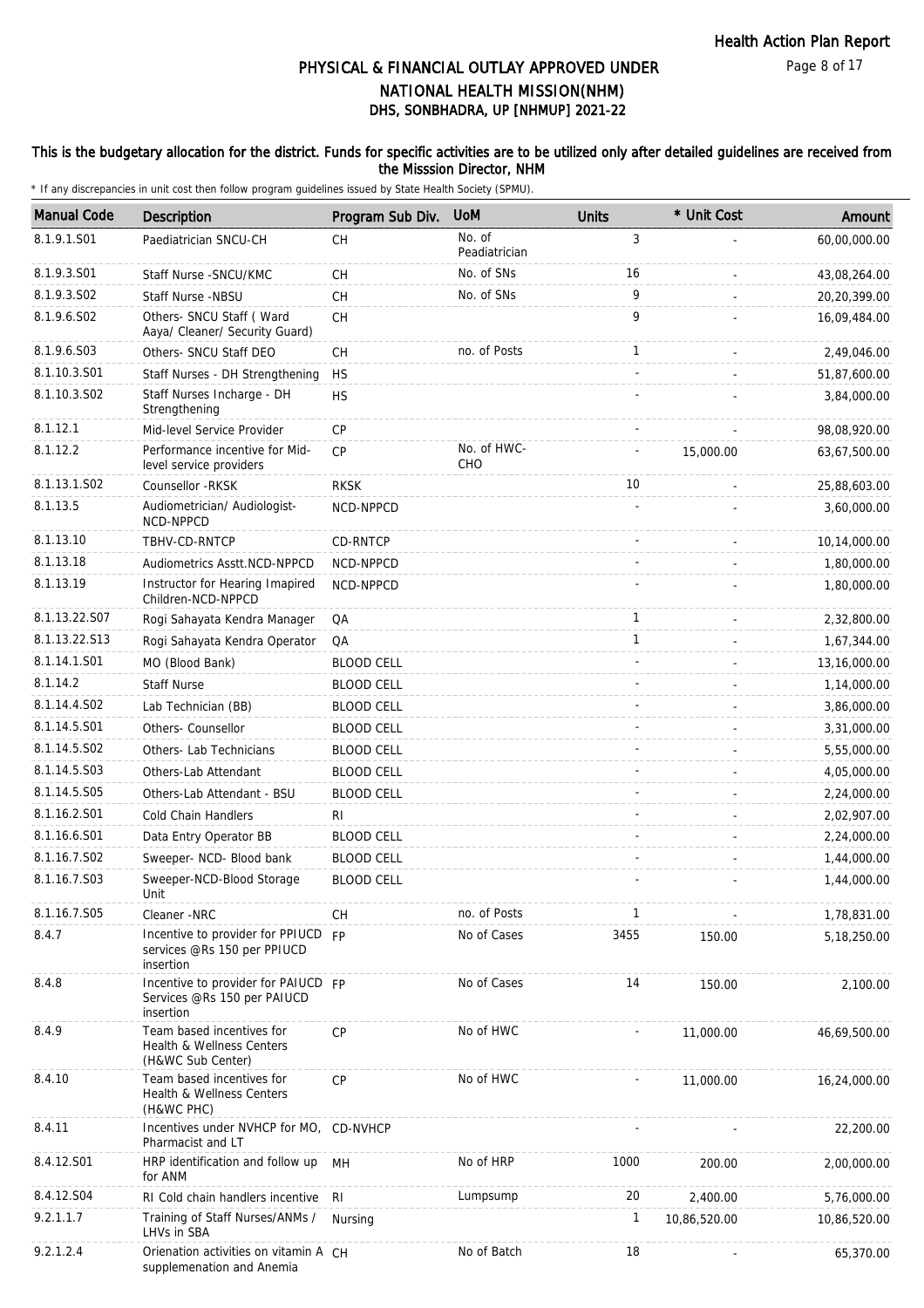#### This is the budgetary allocation for the district. Funds for specific activities are to be utilized only after detailed guidelines are received from the Misssion Director, NHM

| <b>Manual Code</b> | Description                                                                                                                           | Program Sub Div. | <b>UoM</b>                      | <b>Units</b> | * Unit Cost | Amount       |
|--------------------|---------------------------------------------------------------------------------------------------------------------------------------|------------------|---------------------------------|--------------|-------------|--------------|
|                    | Mukta Bharat Programme                                                                                                                |                  |                                 |              |             |              |
| 9.2.1.2.20         | Orientation on National<br>Deworming Day                                                                                              | <b>RKSK</b>      | per participant                 | 65           | 100.00      | 1,29,680.00  |
| 9.2.1.3.2.S01      | Otr.Review/orientation meeting<br>at Block Level for ANM                                                                              | FP               | No of<br>Orientation<br>meeting | 32           | 1,000.00    | 32,000.00    |
| 9.2.1.3.23         | Training of Medical officers<br>(Injectible Contraceptive<br>Trainings)                                                               | <b>FP</b>        | No of Batch                     | $\mathbf{1}$ | 41,800.00   | 41,800.00    |
| 9.2.1.3.24         | Training of AYUSH doctors<br>(Injectible Contraceptive<br>Trainings)                                                                  | FP               | No of Batch                     | $\mathbf{1}$ | 22,800.00   | 22,800.00    |
| 9.2.1.3.25         | Training of Nurses (Staff<br>Nurse/LHV/ANM) (Injectible<br>Contraceptive Trainings)                                                   | <b>FP</b>        | No of Batch                     | $\mathbf{1}$ | 35,800.00   | 35,800.00    |
| 9.2.1.3.27.S01     | FP-LMIS training-Urban Staffs<br>and others                                                                                           | FP               |                                 | $\mathbf{1}$ | 46,900.00   | 46,900.00    |
| 9.2.1.3.27.S02     | FP-LMIS training- ASHA Sangni<br>Refresher                                                                                            | <b>FP</b>        |                                 | 2            | 4,900.00    | 9,800.00     |
| 9.2.1.4.7          | Training of Peer Educator (Block RKSK<br>Level)                                                                                       |                  | per batch                       | 84           | 70,000.00   | 58,80,000.00 |
| 9.2.1.4.13.C       | Any other (please specify) Kishor RKSK<br>Swasyhya Manch                                                                              |                  | No of Events                    | 18           | 5,000.00    | 90,000.00    |
| 9.2.1.7.1.S01      | Training under Immunisation-<br><b>CCH</b>                                                                                            | <b>RI</b>        | Lumpsump                        |              |             | 72,600.00    |
| 9.2.1.7.1.S02      | Training under Immunisation-<br>Data Handler                                                                                          | RI.              | Lumpsump                        |              |             | 4,500.00     |
| 9.2.1.7.1.S03      | Training under Immunisation-<br>Health Worker                                                                                         | R <sub>l</sub>   | Lumpsump                        |              |             | 6,46,800.00  |
| 9.2.2.6.3          | Kayakalp Trainings                                                                                                                    | QA               | <b>Districts</b>                | $\mathbf{1}$ | 33,000.00   | 33,000.00    |
| 9.2.2.7.2          | Training cum review meeting for MIS<br>HMIS & MCTS at District level                                                                  |                  | No of<br>Participants           |              |             | 41,580.00    |
| 9.2.2.7.3          | Training cum review meeting for MIS<br>HMIS & MCTS at Block level                                                                     |                  | No of<br>Participants           |              |             | 1,31,400.00  |
| 9.2.2.8.2          | Multi-skilling of ASHA, MPW ay<br>HWCs (SHC & PHC)                                                                                    | <b>CP</b>        | Lumpsump                        |              |             | 15,80,000.00 |
| 9.2.2.8.5.S01      | Training of MPW and Asha                                                                                                              | CP               |                                 |              |             | 2,80,000.00  |
| 9.2.2.8.5.S02      | Training of MO and SN                                                                                                                 | CP               |                                 |              |             | 4,90,000.00  |
| 9.2.2.8.5.S03      | Cost of Yoga Sessions                                                                                                                 | <b>CP</b>        |                                 |              |             | 5,08,500.00  |
| 9.2.3.1.1          | Medical Officers (1 day)                                                                                                              | CD-IDSP          |                                 |              |             | 46,920.00    |
| 9.2.3.1.5          | Data Managers (2days)                                                                                                                 | CD-IDSP          |                                 |              |             | 18,400.00    |
| 9.2.3.1.7          | ASHA & MPWs, AWW &<br>Community volunteers (1 day)                                                                                    | CD-IDSP          |                                 |              |             | 28,800.00    |
| 9.2.3.2.1          | Training / Capacity Building<br>(Malaria)                                                                                             | CD-NVBDCP        |                                 |              |             | 2,68,800.00  |
| 9.5.3.2.6          | Training/sensitization of district<br>level officers on ELF and drug<br>distributors including peripheral<br>health workers (AES/ JE) | <b>CD-NVBDCP</b> |                                 |              |             | 2,28,800.00  |
| 9.2.3.4.1          | Trainings under RNTCP                                                                                                                 | CD-RNTCP         |                                 |              |             | 2,40,000.00  |
| 9.2.3.5.5          | 1 day training of DEO of the<br>Treatment sites (MTC/TCs)                                                                             | CD-NVHCP         |                                 |              |             | 3,000.00     |
| 9.2.4.2.1          | Training of PHC Medical Officers,<br>Nurses, Paramedical Workers &<br>Other Health Staff working<br>under NMHP                        | NCD-NMHP         | No of Distrcts                  | $\mathbf{1}$ |             | 50,000.00    |
| 9.2.4.3.1          | Training of doctors and staff at<br>DH Level under NPHCE                                                                              | NCD-NPHCE        |                                 | $\mathbf{1}$ |             | 40,000.00    |
| 9.2.4.4.1          | Trainings for District Tobacco<br>Control Centre                                                                                      | NCD-NTCP         |                                 | $\mathbf{1}$ |             | 1,00,000.00  |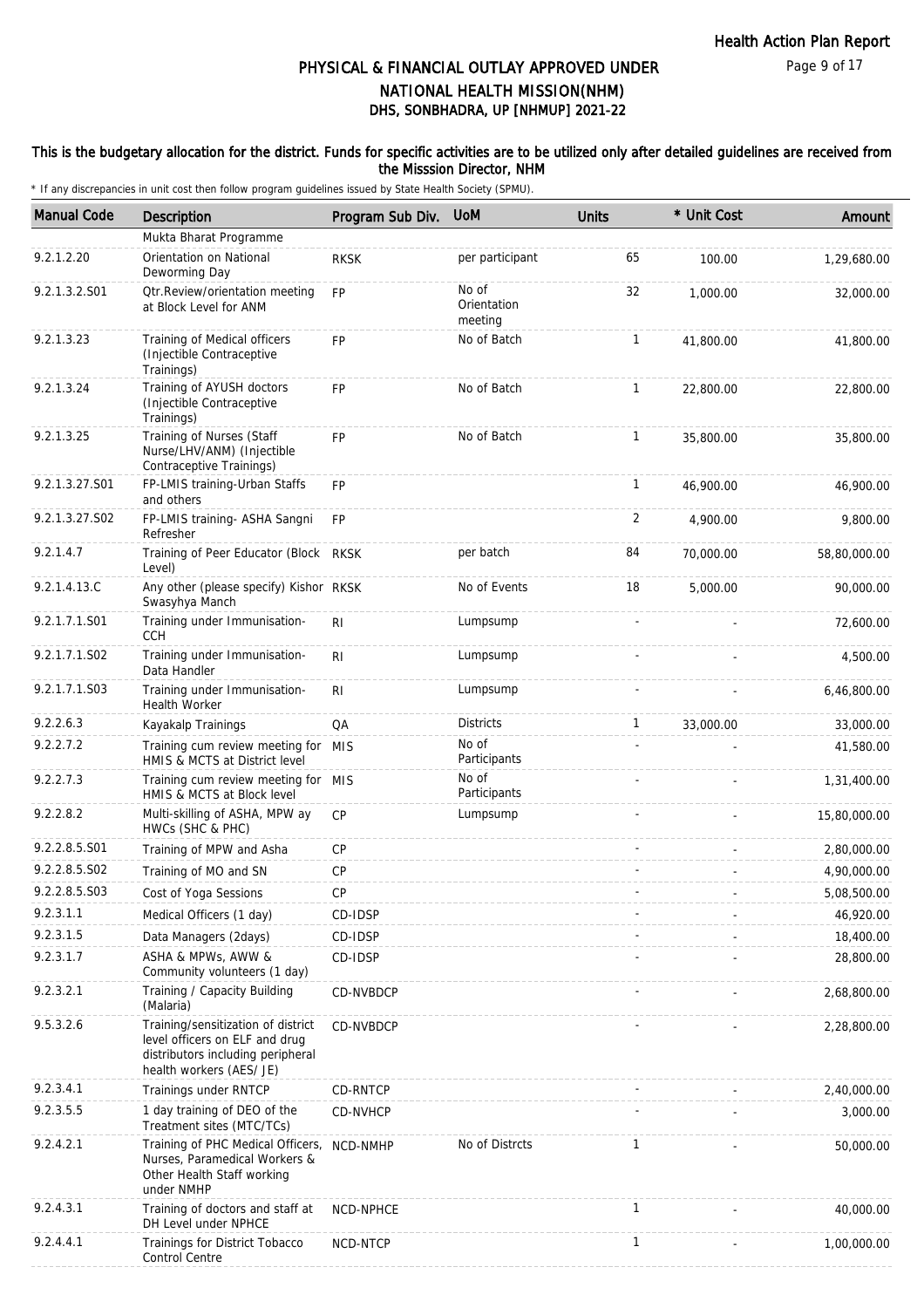Page 10 of 17

### DHS, SONBHADRA, UP [NHMUP] 2021-22 PHYSICAL & FINANCIAL OUTLAY APPROVED UNDER NATIONAL HEALTH MISSION(NHM)

#### This is the budgetary allocation for the district. Funds for specific activities are to be utilized only after detailed guidelines are received from the Misssion Director, NHM

| <b>Manual Code</b> | Description                                                                                                    | Program Sub Div.  | <b>UoM</b>         | <b>Units</b> | * Unit Cost | Amount       |
|--------------------|----------------------------------------------------------------------------------------------------------------|-------------------|--------------------|--------------|-------------|--------------|
| 9.2.4.5.2          | District NCD Cell                                                                                              | NCD-NPCDCS        |                    | $\mathbf{1}$ |             | 2,00,000.00  |
| 9.2.4.9            | Trainings of Medical Officers,<br>Health Workers and Programme<br>officers under NPCCHH                        | NCD-NPCCHH        |                    | $\mathbf{1}$ |             | 70,000.00    |
| 9.5.29.13.S04.02   | Scaling up Nurse Mentoring<br>Program Honorarium                                                               | Nursing           |                    | $\mathbf{1}$ |             | 3,00,000.00  |
| 9.5.29.13.S04.03   | Scaling up Nurse Mentoring<br>Program Yearly TA DA                                                             | Nursing           |                    | $\mathbf{1}$ |             | 24,000.00    |
| 9.5.29.13.S04.04   | Scaling up Nurse Mentoring<br>Program Register                                                                 | Nursing           |                    | 1            |             | 2,000.00     |
| 9.2.3.6.1          | Trainings of Medical Officers and CD-NRCP<br>Health Workers under NRCP                                         |                   |                    |              |             | 48,300.00    |
| 9.1.4.2.S05        | Nurse Mentor                                                                                                   | Nursing           |                    | $\mathbf{1}$ |             | 18,19,692.00 |
| 10.1.1.S01         | Community Base Maternal death MH<br>Review                                                                     |                   | No of CBMDR        | 111          |             | 66,600.00    |
| 10.1.1.S02         | Incentive for Ist Responder<br>Maternal Death                                                                  | MН                | No of<br>Responder | 33           |             | 33,000.00    |
| 10.1.2             | Child Death Review                                                                                             | <b>CH</b>         | No of Distrcts     | 1            |             | 7,11,450.00  |
| 10.2.4             | Microfilaria Survey - Lymphatic<br>Filariasis                                                                  | CD-NVBDCP         |                    |              |             | 50,000.00    |
| 10.2.5             | Monitoring & Evaluation (Post<br>MDA assessment by medical<br>colleges (Govt. & private)/ICMR<br>institutions) | CD-NVBDCP         |                    |              |             | 15,000.00    |
| 10.3.1.2           | Sentinel surveillance Hospital<br>recurrent                                                                    | CD-NVBDCP         |                    |              |             | 1,00,000.00  |
| 11.1.2.4.S01       | Celebration of New Born Care<br>Week                                                                           | <b>IEC</b>        | No of Distrcts     |              | 25,000.00   | 25,000.00    |
| 11.1.2.4.S02       | Celebration of Breastfeeding<br>Week                                                                           | <b>IEC</b>        |                    |              | 40,000.00   | 40,000.00    |
| 11.2.1.1           | Media Mix of Mid Media/ Mass<br>Media                                                                          | <b>IEC</b>        |                    | 9            |             | 50,000.00    |
| 11.1.3.1           | Media Mix of Mid Media/ Mass<br>Media                                                                          | IEC               |                    |              |             | 24,000.00    |
| 11.1.3.3           | IEC & promotional activities for<br>World Population Day<br>celebration                                        | <b>FP</b>         | No of Events       | 9            |             | 1,52,000.00  |
| 11.1.3.4           | IEC & promotional activities for<br>Vasectomy Fortnight celebration                                            | <b>FP</b>         | No of Events       | 9            |             | 92,000.00    |
| 11.1.3.6           | Any Other IEC/BCC activities FP                                                                                | <b>IEC</b>        |                    |              |             | 15,920.00    |
| 11.1.5.2           | Any other IEC/BCC activities<br>(Wall Painting, Banner & Poster)                                               | RI                | Lumpsump           |              |             | 1,77,390.00  |
| 11.1.6.1.S01       | Creating awareness on declining<br>sex ratio issue (PNDT)- Block<br>Level                                      | <b>FP</b>         | No of Events       | 8            | 10,000.00   | 80,000.00    |
| 11.1.6.1.S02       | Creating awareness on declining FP<br>sex ratio issue (PNDT)- District<br>Level                                |                   | No of Events       | $\mathbf{1}$ | 25,000.00   | 25,000.00    |
| 11.1.7.1           | Health Education & Publicity for<br><b>NIDDCP</b>                                                              | <b>NCD-NIDDCP</b> | <b>Districts</b>   |              |             | 13,000.00    |
| 11.10.1.S04        | <b>VBD Promotional Activities</b>                                                                              | <b>BLOOD CELL</b> |                    |              |             | 30,000.00    |
| 11.2.4             | IEC activities for Health &<br>Wellness centre (H&WC)                                                          | <b>CP</b>         |                    |              |             | 53,50,000.00 |
| 11.3.4             | IEC/BCC under NRCP: Rabies<br>Awareness and DO'S and Don'ts<br>in the event of Animal Bites                    | CD-NRCP           |                    |              |             | 2,99,442.00  |
| 11.3.6             | <b>IEC/BCC under NVHCP</b>                                                                                     | CD-NVHCP          |                    |              |             | 40,000.00    |
| 11.4.6             | IEC/BCC under NOHP                                                                                             | NCD-NPCDCS        |                    | 1            |             | 5,00,000.00  |
| 11.4.7             | IEC on Climate Sensitive<br>Diseases at Block, District and                                                    | NCD-NPCCHH        |                    | $\mathbf{1}$ |             | 1,00,000.00  |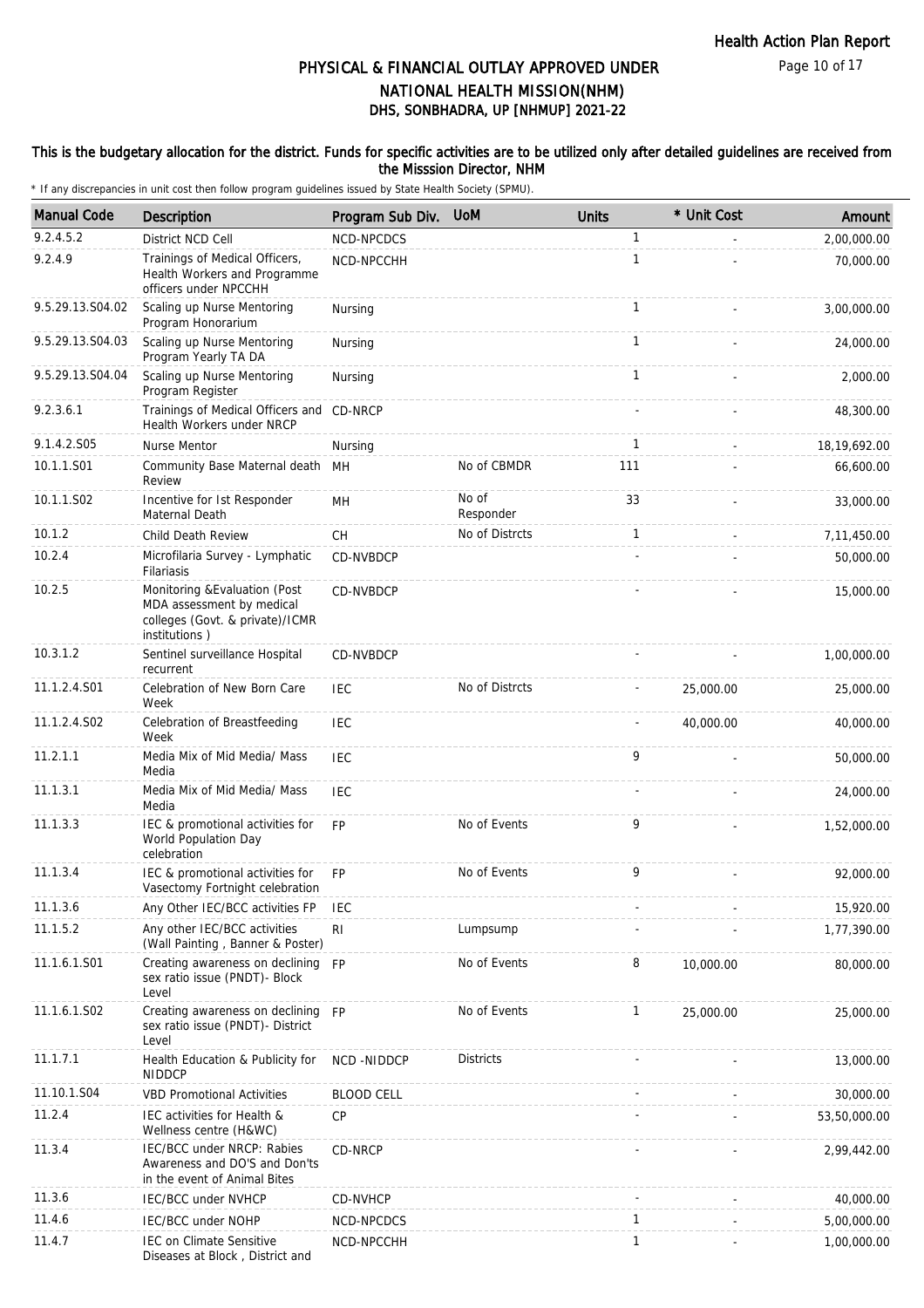#### This is the budgetary allocation for the district. Funds for specific activities are to be utilized only after detailed guidelines are received from the Misssion Director, NHM

| <b>Manual Code</b> | <b>Description</b>                                                                                                                                         | Program Sub Div. | <b>UoM</b>                  | <b>Units</b> | * Unit Cost | Amount       |
|--------------------|------------------------------------------------------------------------------------------------------------------------------------------------------------|------------------|-----------------------------|--------------|-------------|--------------|
|                    | State level - Air pollution, Heat<br>and other relevant Climate<br>Sensitive diseases                                                                      |                  |                             |              |             |              |
| 11.2.7.4           | Places covered with hoardings/<br>bill boards/ signage etc.                                                                                                | <b>IEC</b>       |                             |              | 4,500.00    | 4,32,000.00  |
| 11.2.7.5           | Usage of Folk media such as<br>Nukkad Natak/ mobile audio<br>visual services/ local radio etc.                                                             | <b>IEC</b>       |                             |              |             | 1,44,000.00  |
| 11.2.7.7           | State-level IEC Campaigns/Other IEC<br><b>IEC Campaigns</b>                                                                                                |                  |                             |              |             | 2,70,000.00  |
| 11.3.1.1           | <b>IEC/BCC for Malaria</b>                                                                                                                                 | CD-NVBDCP        |                             |              |             | 1,00,000.00  |
| 11.3.1.2           | IEC/BCC for Social mobilization<br>(Dengue and Chikungunya)                                                                                                | CD-NVBDCP        |                             |              |             | 20,000.00    |
| 11.3.1.4           | Specific IEC/BCC for Lymphatic<br><b>Filariasis</b>                                                                                                        | CD-NVBDCP        |                             |              |             | 3,33,072.00  |
| 11.3.2.1           | IEC/BCC: Mass media, Outdoor<br>media, Rural media, Advocacy<br>media for NLEP                                                                             | CD-NLEP          |                             |              |             | 98,000.00    |
| 11.3.3.1           | ACSM (State & district)                                                                                                                                    | <b>CD-RNTCP</b>  |                             |              |             | 1,10,000.00  |
| 11.3.3.2           | TB Harega Desh Jeetega<br>Compaign                                                                                                                         | <b>CD-RNTCP</b>  |                             |              |             | 10,000.00    |
| 11.4.2.1           | Translation of IEC material and<br>distribution                                                                                                            | NCD-NMHP         | No of Distrcts              | 1            |             | 4,00,000.00  |
| 11.4.3.2           | Celebration of days-ie<br>International Day for older<br>persons                                                                                           | NCD-NPHCE        |                             | $\mathbf{1}$ |             | 2,00,000.00  |
| 11.4.4.1           | <b>IEC/SBCC for NTCP</b>                                                                                                                                   | NCD-NTCP         |                             | $\mathbf{1}$ |             | 7,00,000.00  |
| 11.4.5.2           | IEC/BCC for District NCD Cell                                                                                                                              | NCD-NPCDCS       | No of Distrcts              | 1            |             | 3,00,000.00  |
| 11.4.9.1.1         | <b>IEC for NPPCD</b>                                                                                                                                       | NCD-NPPCD        | Lumpsump                    |              |             | 1,00,000.00  |
| 11.2.7.2           | <b>Targeting Naturally Occurring</b><br>Gathering of People/ Health Mela                                                                                   | <b>IEC</b>       |                             |              |             | 5,91,000.00  |
| 11.4.11.1          | Health Education & Publicity for<br>National Programme for<br>Fluorosis (State and District<br>Level)                                                      | NCD-NPPCF        | Lumpsump                    |              |             | 2,00,000.00  |
| 12.1.1.1           | Printing of MDR formats                                                                                                                                    | MН               | No of format                | 130          |             | 3,900.00     |
| 12.1.1.2           | Printing of MCP cards, safe<br>motherhood booklets etc.                                                                                                    | MН               | No of MCP<br>card           | 64000        |             | 10,88,000.00 |
| 12.1.1.3           | Printing of labor room registers<br>and casesheets/ LaQshya related<br>printing                                                                            | MН               | No of Case<br>sheet         | 35000        |             | 3,50,000.00  |
| 12.1.1.4           | Printing cost for MAA<br>programme                                                                                                                         | CH               | No of Distrcts              | $\mathbf{1}$ |             | 18,096.00    |
| 12.1.1.5           | Any other (Printing of CAC<br>Format)                                                                                                                      | FP               | No of format                | 250          |             | 37,500.00    |
| 12.1.2.4           | Printing of Child Death Review<br>formats                                                                                                                  | <b>CH</b>        | No of format                | 65385        |             | 32,693.00    |
| 12.1.2.5           | Printing of compliance cards and CH<br>reporting formats for National<br>Iron Plus Initiative-for 6-59<br>months age group and for 5-10<br>years age group |                  | No of Register<br>/ Formats | $\mathbf{1}$ |             | 19,604.00    |
| 12.1.2.6           | Printing of IEC materials and<br>reporting formats etc. for<br>National Deworming Day                                                                      | <b>RKSK</b>      |                             | 9702         |             | 2,83,460.00  |
| 12.1.2.7           | Printing of IEC Materials and<br>monitoring formats for IDCF                                                                                               | CH               | No of Distrcts              | $\mathbf{1}$ |             | 1,18,000.00  |
| 12.1.2.10          | Printing (SNCU data<br>management)                                                                                                                         | CH               | No of Units                 | $\mathbf{1}$ |             | 1,00,000.00  |
| 12.1.2.11          | Printing of HBNC referral cards                                                                                                                            | CH               | No of format                | 424756       |             | 2,12,378.00  |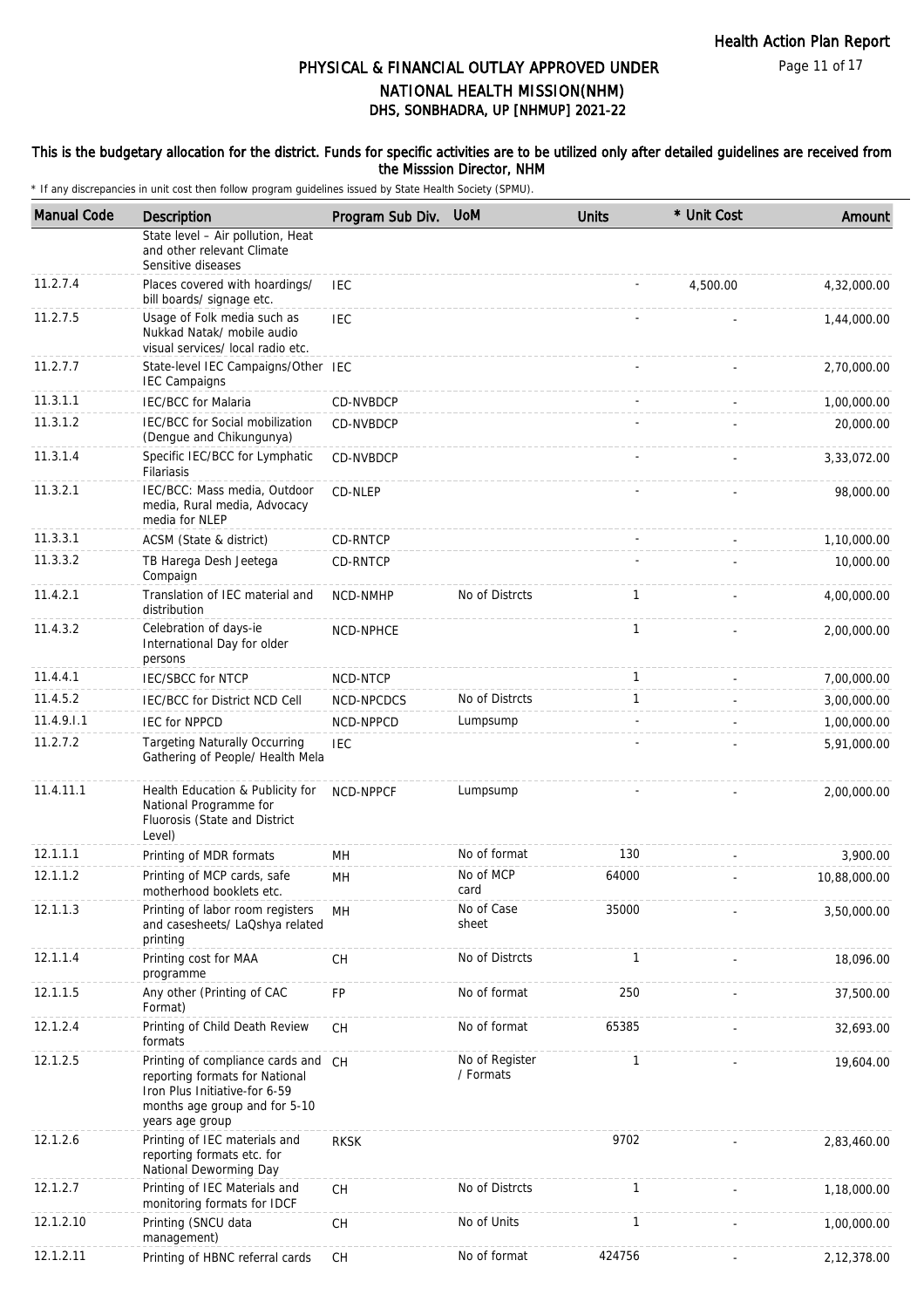#### This is the budgetary allocation for the district. Funds for specific activities are to be utilized only after detailed guidelines are received from the Misssion Director, NHM

| <b>Manual Code</b> | Description                                                                                 | Program Sub Div. | <b>UoM</b>                    | <b>Units</b> | * Unit Cost | Amount       |
|--------------------|---------------------------------------------------------------------------------------------|------------------|-------------------------------|--------------|-------------|--------------|
|                    | and other formats                                                                           |                  |                               |              |             |              |
| 12.1.3.3           | Printing of FP Manuals,<br>Guidelines, etc.                                                 | <b>FP</b>        | Lumpsump                      | 1            |             | 3,41,430.00  |
| 12.1.6.1           | Printing and dissemination of<br>Immunization cards, tally sheets,<br>monitoring forms etc. | R <sub>l</sub>   | No of<br><b>Benificieries</b> | 66446        |             | 6,64,460.00  |
| 12.3.4             | Printing for formats/registers<br>under NVHCP                                               | CD-NVHCP         |                               |              |             | 5,500.00     |
| 12.3.5.1           | Printing of form P,L, S under<br>IDSP progrm                                                | CD-IDSP          |                               |              |             | 61,152.00    |
| 12.3.6             | Printing fo formats for<br>monitoring and surrveilence<br><b>NRCP</b>                       | CD-NRCP          |                               |              |             | 18,744.00    |
| 12.2.8.S02         | Printing of Sub Centre and<br><b>VHSNC Register</b>                                         | CP               |                               |              |             | 1,25,940.00  |
| 12.2.2.1           | Printing of ASHA diary                                                                      | CP               | No of ASHA &<br>AF            |              |             | 3,48,600.00  |
| 12.2.2.2           | Printing of ASHA Modules and<br>formats                                                     | CP               | Lumpsump                      |              |             | 54,900.00    |
| 12.2.2.3           | Printing of CBAC format                                                                     | CP               |                               |              |             | 23,38,280.00 |
| 12.2.3.1           | Printing of cards for screening of BLOOD CELL<br>children for hemoglobinopathies            |                  | Lumpsump                      |              |             | 50,000.00    |
| 12.2.4.1           | Printing of HMIS Formats                                                                    | <b>MIS</b>       | Lumpsump                      |              |             | 39,624.00    |
| 12.2.4.3           | Printing of MCTS follow-up<br>formats/ services due list/ work<br>plan                      | <b>MIS</b>       | No of ASHA                    | 1548         |             | 55,724.00    |
| 12.2.5.1           | Printing Activites for Ayushman<br>Bharat H&WC                                              | CP               | No.of Register                |              |             | 23,700.00    |
| 12.3.1.1           | Printing of forms/registers for<br>Lymphatic Filariasis                                     | <b>CD-NVBDCP</b> |                               |              |             | 1,22,616.00  |
| 12.3.1.3           | Printing of recording and<br>reporting forms/registers for<br>Malaria                       | CD-NVBDCP        |                               |              |             | 25,000.00    |
| 12.3.2.1           | Printing works                                                                              | CD-NLEP          |                               |              |             | 25,000.00    |
| 12.3.3.1           | Printing (ACSM)                                                                             | CD-RNTCP         |                               |              |             | 2,60,000.00  |
| 12.3.3.2           | Printing                                                                                    | CD-RNTCP         |                               |              |             | 2,10,000.00  |
| 12.4.4.1           | Printing of Challan Books under<br><b>NTCP</b>                                              | NCD-NTCP         |                               | $\mathbf{1}$ |             | 21,000.00    |
| 12.4.5.1           | Patient referral cards at PHC<br>Level                                                      | NCD-NPCDCS       | No of PHC                     |              |             | 1,12,500.00  |
| 12.4.5.2           | Patient referral cards at Sub-<br>centre level                                              | NCD-NPCDCS       |                               |              |             | 2,06,250.00  |
| 13.2.1             | Assessments                                                                                 | QA               | No of Units                   |              | 8,000.00    | 8,000.00     |
| 13.2.2             | Kayakalp Awards                                                                             | QA               |                               | 4            |             | 4,50,000.00  |
| 14.2.3.S02         | Implementation of FP-LMIS<br>District-Transportation Cost                                   | FP               | Yearly                        | $\mathbf{1}$ | 74,973.00   | 74,973.00    |
| 14.2.4.1           | Alternative vaccine delivery in<br>hard to reach areas                                      | R <sub>l</sub>   | No of Session                 | 12216        | 200.00      | 24,43,200.00 |
| 14.2.5             | Alternative Vaccine Delivery in<br>other areas                                              | R <sub>l</sub>   | No of Session                 | 18156        | 90.00       | 16,34,040.00 |
| 14.2.6             | POL for vaccine delivery from<br>State to district and from district<br>to PHC/CHCs         | <b>RI</b>        | <b>Districts</b>              | $\mathbf{1}$ | 2,00,000.00 | 2,00,000.00  |
| 14.2.7             | Cold chain maintenance                                                                      | <b>RI</b>        | No of Points                  |              |             | 40,000.00    |
| 14.2.11            | Vehicle Hiring (NTEP)                                                                       | CD-RNTCP         |                               |              |             | 88,000.00    |
| 14.2.13            | Sample transportation cost<br>under NVHCP                                                   | CD-NVHCP         |                               |              |             | 5,000.00     |
| 14.2.14.S01        | Other Oprational Cost for State,<br>Regional and District Drug Ware                         | <b>RI</b>        |                               |              |             | 9,38,148.00  |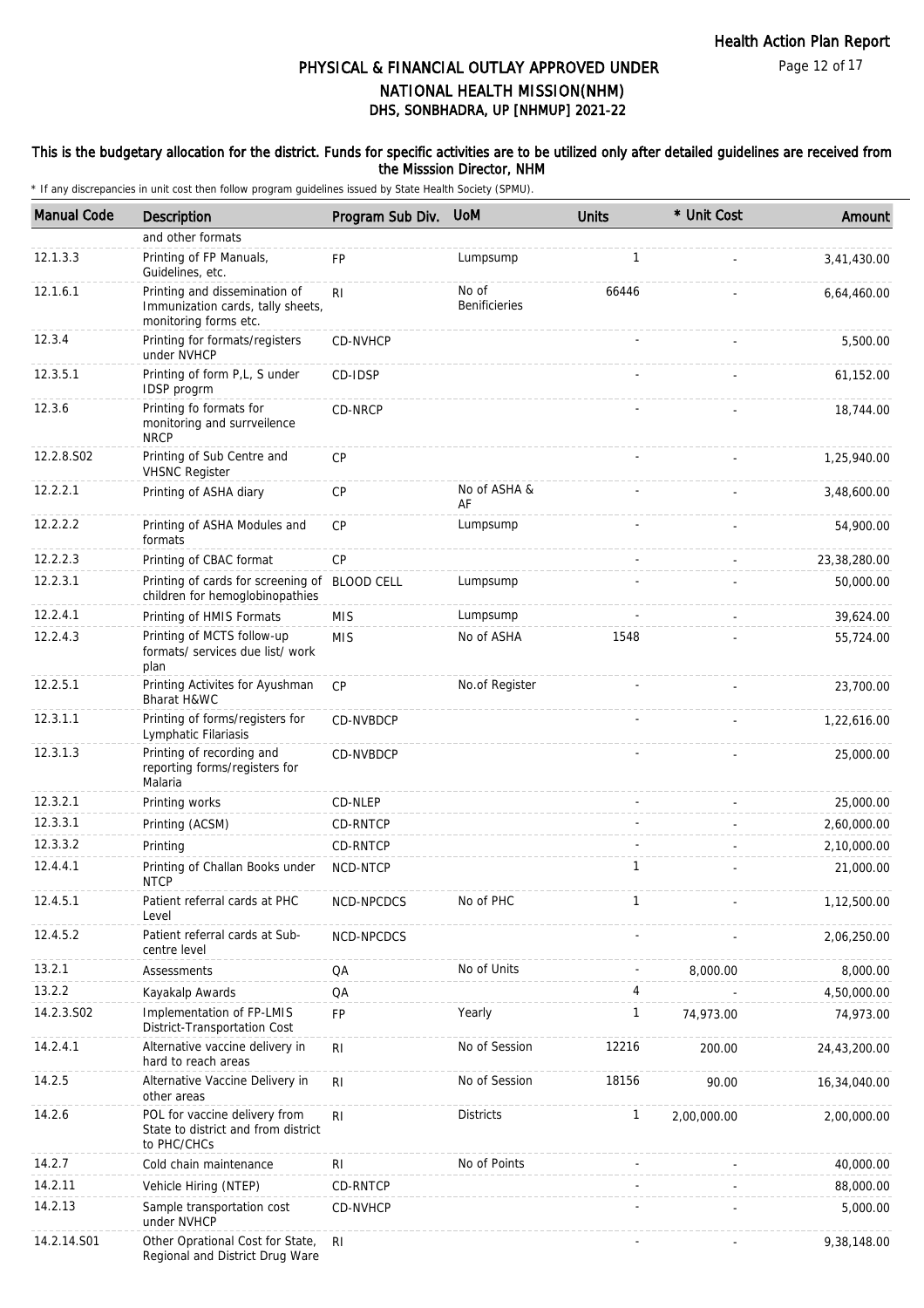Page 13 of 17

### DHS, SONBHADRA, UP [NHMUP] 2021-22 PHYSICAL & FINANCIAL OUTLAY APPROVED UNDER NATIONAL HEALTH MISSION(NHM)

#### This is the budgetary allocation for the district. Funds for specific activities are to be utilized only after detailed guidelines are received from the Misssion Director, NHM

| <b>Manual Code</b> | <b>Description</b>                                                                                                          | Program Sub Div. | <b>UoM</b>                              | <b>Units</b> | * Unit Cost | Amount      |
|--------------------|-----------------------------------------------------------------------------------------------------------------------------|------------------|-----------------------------------------|--------------|-------------|-------------|
|                    | Houses                                                                                                                      |                  |                                         |              |             |             |
| 15.4.2             | Reimbursement for cataract<br>operation for NGO and Private<br>Practitioners                                                | NCD-NPCB         | No of Cases                             |              |             | 4,98,000.00 |
| 15.3.3.3           | Private Provider Incentive                                                                                                  | CD-RNTCP         |                                         |              |             | 2,70,720.00 |
| 15.3.1.2           | Inter-sectoral convergence                                                                                                  | CD-NVBDCP        |                                         |              |             | 5,000.00    |
| 16.1.1.1.1         | State                                                                                                                       | PM               |                                         | 26           |             | 7,800.00    |
| 16.1.1.4           | Prepare detailed operational plan RBSK<br>for RBSK across districts<br>(including cost of plan)                             |                  | No of Block                             | 8            | 500.00      | 4,000.00    |
| 16.1.1.6           | To develop micro plan at sub-<br>centre level                                                                               | RI               | No of Sub<br>Centre                     | 183          | 100.00      | 18,300.00   |
| 16.1.1.7           | For consolidation of micro plans<br>at block level                                                                          | RI               | No of Block                             | 11           | 1,000.00    | 11,000.00   |
| 16.1.1.9           | Others (Laptop and mobility<br>support for Dist. MI&E Officer)                                                              | <b>MIS</b>       |                                         |              |             | 56,400.00   |
| 16.1.2.1.6         | Review meetings/ workshops<br>under RKSK                                                                                    | <b>RKSK</b>      |                                         | 4            |             | 20,000.00   |
| 16.1.2.1.7         | RBSK Convergence/Monitoring<br>meetings                                                                                     | <b>RBSK</b>      | No of<br>Meetings                       | 3            | 500.00      | 12,000.00   |
| 16.1.2.1.12        | NPPCF Coordination Meeting<br>(Newly Selected Districts and<br>On-going Districts)                                          | NCD-NPPCF        | <b>Districts</b>                        |              |             | 40,000.00   |
| 16.1.2.1.14        | Quarterly review meetings<br>exclusive for RI at district level<br>with Block MOs, CDPO, and<br>other stake holders         | RI.              | No. of<br>Participants                  | 180          |             | 18,000.00   |
| 16.1.2.1.15        | Quarterly review meetings<br>exclusive for RI at block level                                                                | R <sub>l</sub>   | Lumpsump                                |              |             | 34,000.00   |
| 16.1.2.1.16        | <b>IDSP Meetings</b>                                                                                                        | CD-IDSP          |                                         |              |             | 6,000.00    |
| 16.1.2.1.17        | State Task Force, State<br>Technical Advisory Committee<br>meeting, District coordination<br>meeting (Lymphatic Filariasis) | CD-NVBDCP        |                                         |              |             | 60,000.00   |
| 16.1.2.1.22        | Monthly meeting with the<br>hospital staff                                                                                  | NCD-NTCP         |                                         | $\mathbf{1}$ |             | 48,000.00   |
| 16.1.2.1.24        | Sensitization workshop/ Meeting<br>of the State Program Officers<br>and District level Health Officers                      | NCD-NPCCHH       |                                         | $\mathbf{1}$ |             | 25,000.00   |
| 16.1.2.1.28.S01    | District Level MDR Review<br>Meeting                                                                                        | MН               | No of District<br>level MDR<br>meetings | 6            |             | 18,000.00   |
| 16.1.2.2.3         | State/ District Quality Assurance<br>Unit (Monitoring & Supervision)                                                        | QA               |                                         |              |             | 3,60,000.00 |
| 16.1.2.2.8         | Monitoring & Supervision<br>(Lymphatic Filariasis)                                                                          | CD-NVBDCP        |                                         |              |             | 60,000.00   |
| 16.1.2.2.12        | District NCD Cell                                                                                                           | NCD-NPCDCS       |                                         | $\mathbf{1}$ |             | 2,00,000.00 |
| 16.1.2.2.13        | Supervision and Monitoring                                                                                                  | CD-RNTCP         |                                         |              |             | 4,00,000.00 |
| 16.1.2.2.16        | Monitoring and Surveillance<br>(review meetings, Travel) under<br><b>NRCP</b>                                               | CD-NRCP          |                                         |              |             | 50,000.00   |
| 16.1.3.1.1         | Mobility Support for SPMU/State                                                                                             | ME               |                                         |              |             | 54,000.00   |
| 16.1.3.1.2         | Mobility and communication<br>support for RKSK district<br>coordinator/consultant                                           | <b>RKSK</b>      | No of Visits                            | $\mathbf{1}$ | 300.00      | 31,800.00   |
| 16.1.3.1.9         | Mobility support for Rapid<br>Response Team                                                                                 | CD-NVBDCP        |                                         |              |             | 60,750.00   |
| 16.1.3.1.13        | Vehicle Operation (POL) (NTEP)                                                                                              | CD-RNTCP         |                                         |              |             | 7,45,000.00 |
| 16.1.3.1.14        | Vehicle hiring (NTEP)                                                                                                       | CD-RNTCP         |                                         |              |             | 5,94,000.00 |
| 16.1.3.1.18.2      | Hiring of Operational Vehicle                                                                                               | NCD-NTCP         |                                         | 1            |             | 4,80,000.00 |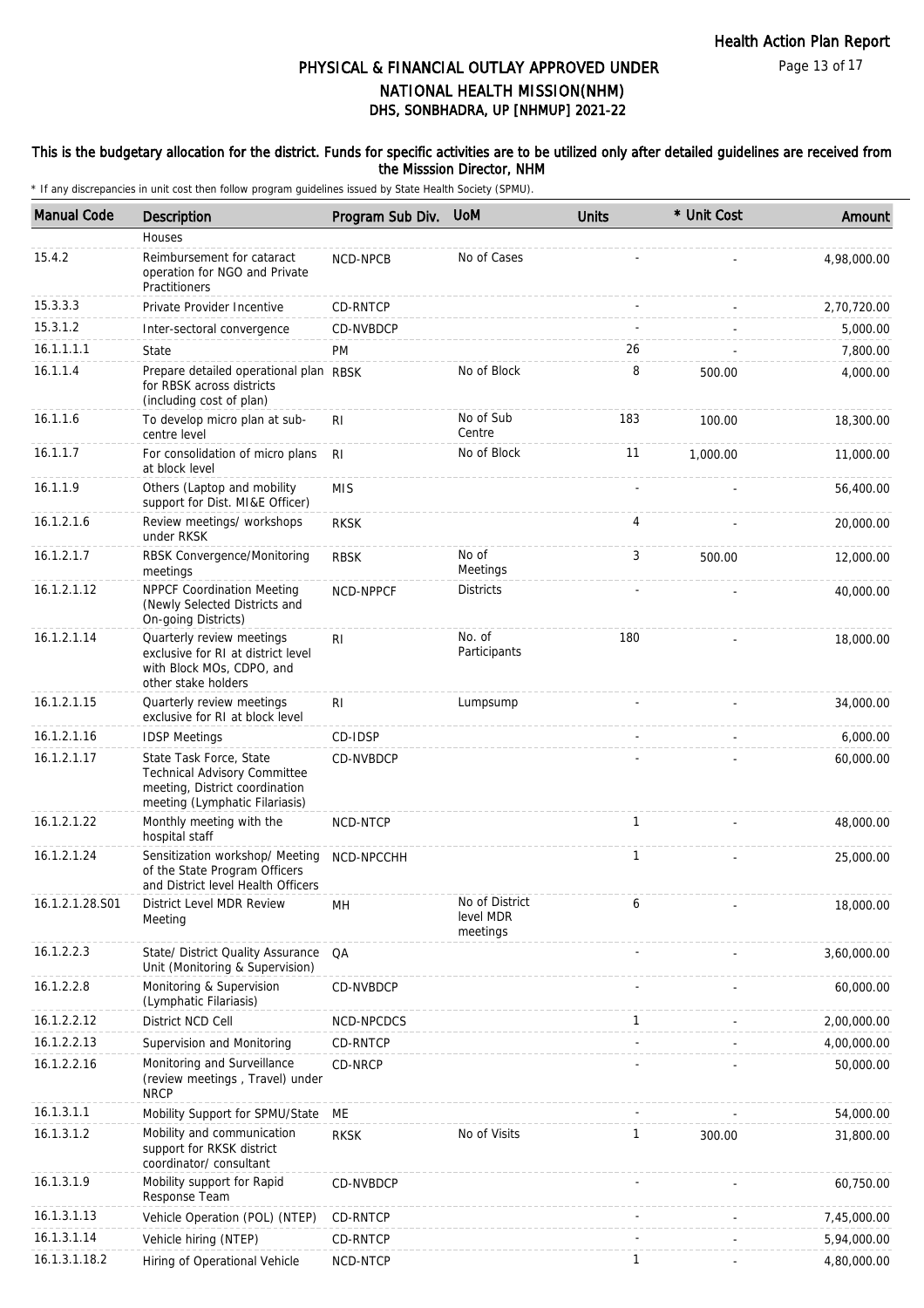#### This is the budgetary allocation for the district. Funds for specific activities are to be utilized only after detailed guidelines are received from the Misssion Director, NHM

| <b>Manual Code</b> | Description                                                                                                                                           | Program Sub Div. | <b>UoM</b>                                                      | <b>Units</b> | * Unit Cost | Amount       |
|--------------------|-------------------------------------------------------------------------------------------------------------------------------------------------------|------------------|-----------------------------------------------------------------|--------------|-------------|--------------|
|                    | under NTCP                                                                                                                                            |                  |                                                                 |              |             |              |
| 16.1.3.3.1         | PM activities for World<br>Population Day' celebration<br>(Only mobility cost): funds<br>earmarked for district level<br>activities                   | <b>FP</b>        | No of Events                                                    | $\mathbf{1}$ | 20,000.00   | 20,000.00    |
| 16.1.3.3.2         | PM activities for Vasectomy<br>Fortnight celebration (Only<br>mobility cost): funds earmarked<br>for district level activities                        | <b>FP</b>        | No of Events                                                    | 1            | 5,000.00    | 5,000.00     |
| 16.1.3.3.3.S01     | Mobility Support for District -<br>M&E                                                                                                                | МE               | 02 Taxis hired<br>at Dist. for SS<br>@33000/Vehic<br>le         | 24           | 33,000.00   | 7,92,000.00  |
| 16.1.3.3.3.S03     | Mobilty Support for CHO TA/DA                                                                                                                         | <b>CP</b>        | No. of CHO                                                      |              | 500.00      | 8,49,000.00  |
| 16.1.3.3.5         | Mobility Costs for ASHA<br>Resource Centre/ASHA<br>Mentoring Group (Kindly Specify)                                                                   | <b>CP</b>        |                                                                 |              |             | 10,000.00    |
| 16.1.3.3.7         | Mobility Support for supervision<br>for district level officers.                                                                                      | R <sub>l</sub>   | No of Distrcts                                                  |              |             | 2,25,000.00  |
| 16.1.3.3.8         | MOBILITY: Travel Cost, POL,<br>etc. during outbreak<br>investigations and field visits for<br>monitoring programme activities<br>at DSU on need basis | CD-IDSP          |                                                                 |              |             | 2,70,000.00  |
| 16.1.3.3.9         | Monitoring, Evaluation &<br>Supervision & Epidemic<br>Preparedness (Only Mobility<br>Expenses)                                                        |                  |                                                                 |              |             | 1,98,000.00  |
| 16.1.3.3.10        | Travel expenses - Contractual<br>Staff at District level                                                                                              | CD-NLEP          |                                                                 |              |             | 25,000.00    |
| 16.1.3.3.11        | Mobility Support: District Cell                                                                                                                       | CD-NLEP          |                                                                 |              |             | 1,50,000.00  |
| 16.1.3.3.13        | Miscellaneous/ Travel                                                                                                                                 | NCD-NMHP         |                                                                 | $\mathbf{1}$ |             | 5,00,000.00  |
| 16.1.3.3.14        | <b>Enforcement Squads</b>                                                                                                                             | NCD-NTCP         |                                                                 | $\mathbf{1}$ |             | 10,000.00    |
| 16.1.3.3.16        | District NCD Cell (TA, DA, POL)                                                                                                                       | NCD-NPCDCS       |                                                                 | 1            |             | 2,00,000.00  |
| 16.1.3.3.17.S01    | Mission Parivar Vikas Campaign                                                                                                                        | FP               | No of<br>Campaign                                               | 28           | 1,000.00    | 28,000.00    |
| 16.1.3.3.17.S04    | Mobility Support for District<br>Maternal Health Consultant                                                                                           | MН               | No fo<br>Mentoring &<br>Support visit                           | 12           |             | 1,20,000.00  |
| 16.1.3.4.1         | PM activities for World<br>Population Day' celebration<br>(Only mobility cost): funds<br>earmarked for block level<br>activities                      | <b>FP</b>        | No of Events                                                    | 8            | 1,000.00    | 8,000.00     |
| 16.1.3.4.2         | PM activities for Vasectomy<br>Fortnight celebration (Only<br>mobility cost): funds earmarked<br>for block level activities                           | <b>FP</b>        | No of Events                                                    | 8            | 1,000.00    | 8,000.00     |
| 16.1.3.4.3.S01     | Mobility for Supportive<br>Supervision At Block Level-M&E                                                                                             | ME               | 01 Taxi hired<br>at Block level<br>for SS<br>@33000/Vehic<br>le |              | 33,000.00   | 31,68,000.00 |
| 16.1.3.4.3.S02     | Mobility Support &<br>Commnication cost for BCPM                                                                                                      | <b>CP</b>        | No. of BCPM                                                     |              | 5,100.00    | 4,89,600.00  |
| 16.1.3.4.5.S01     | Communication Cost for HWC<br>Staff                                                                                                                   | <b>CP</b>        |                                                                 |              |             | 7,07,500.00  |
| 16.1.4.1.1         | JSY Administrative Expenses                                                                                                                           | MH               | As per<br><b>Deliveries</b><br>Load                             |              |             | 20,91,860.00 |
| 16.1.4.1.5         | Office expenses on telephone,<br>fax, Broadband Expenses &                                                                                            | CD-IDSP          |                                                                 |              |             | 1,32,000.00  |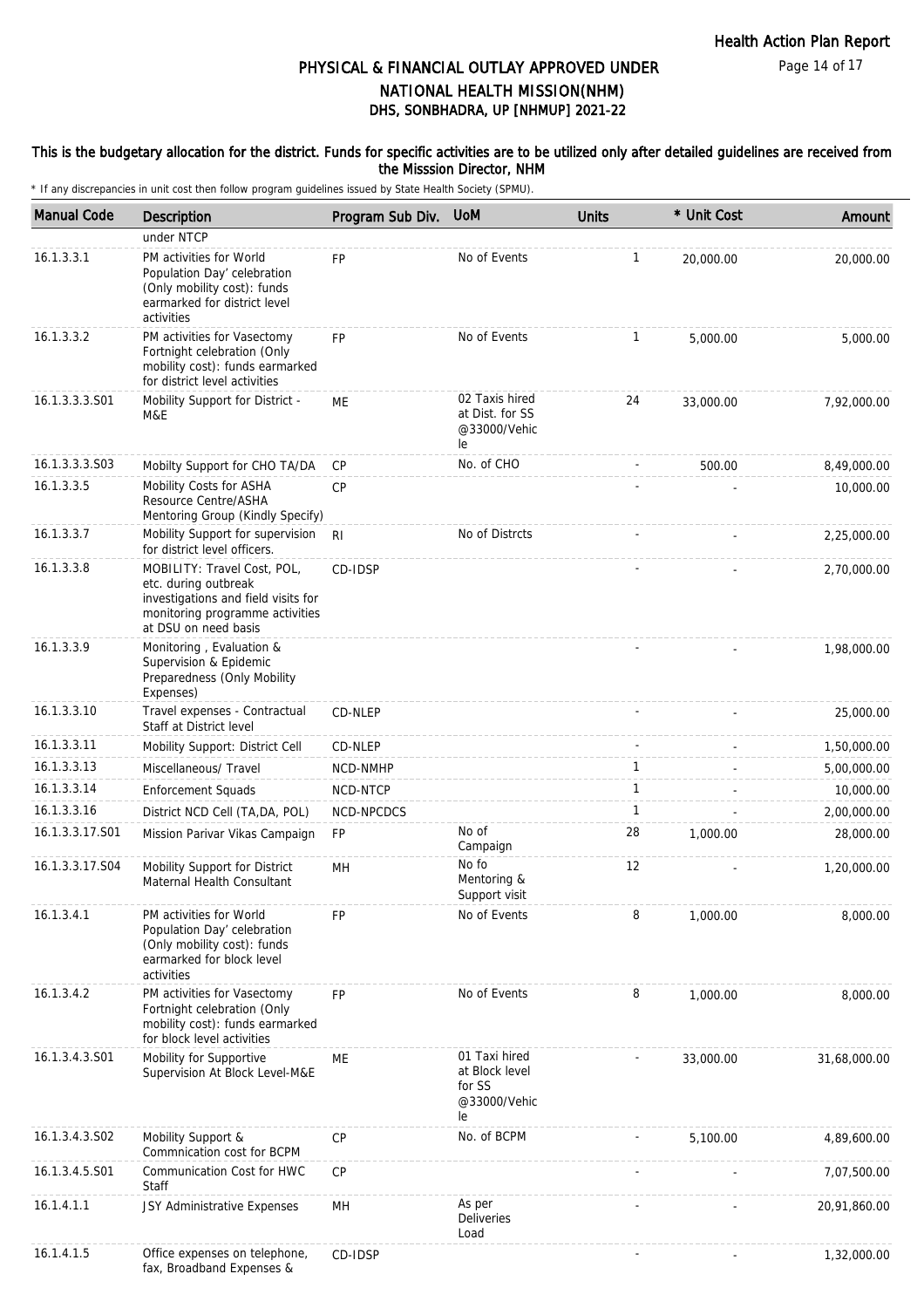#### This is the budgetary allocation for the district. Funds for specific activities are to be utilized only after detailed guidelines are received from the Misssion Director, NHM

| <b>Manual Code</b> | Description                                                                                       | Program Sub Div. | <b>UoM</b>                           | <b>Units</b> | * Unit Cost | Amount       |
|--------------------|---------------------------------------------------------------------------------------------------|------------------|--------------------------------------|--------------|-------------|--------------|
|                    | <b>Other Miscellaneous</b><br>Expenditures                                                        |                  |                                      |              |             |              |
| 16.1.4.1.6         | contingency support                                                                               | CD-NVBDCP        |                                      |              |             | 50,000.00    |
| 16.1.4.1.10        | Office Operation (Miscellaneous)                                                                  | CD-RNTCP         |                                      |              |             | 2,67,500.00  |
| 16.1.4.1.11        | Tobacco Cessation Centre (TCC): NCD-NTCP<br>Office Expenses                                       |                  |                                      | $\mathbf{1}$ |             | 1,00,000.00  |
| 16.1.4.2.1         | District Quality Assurance Unit<br>(Operational cost)                                             | QA               |                                      |              |             | 3,96,000.00  |
| 16.1.4.2.4         | Office operation & Maintenance - CD-NLEP<br><b>District Cell</b>                                  |                  |                                      |              |             | 35,000.00    |
| 16.1.4.2.5         | District Cell - Consumables                                                                       | CD-NLEP          |                                      |              |             | 30,000.00    |
| 16.1.4.2.6         | Operational expenses of the<br>district centre : rent, telephone<br>expenses, website etc.        | NCD-NMHP         |                                      | 1            |             | 10,000.00    |
| 16.1.4.2.8         | District Tobacco Control Cell<br>(DTCC): Misc./Office Expenses                                    | NCD-NTCP         |                                      | $\mathbf{1}$ |             | 5,00,000.00  |
| 16.1.4.2.9         | District NCD Cell (Contingency)                                                                   | NCD-NPCDCS       |                                      | 1            |             | 1,00,000.00  |
| 16.1.4.3.1         | SNCU Data management<br>(excluding HR)                                                            | <b>CH</b>        | No of Units                          | $\mathbf{1}$ | 1,00,000.00 | 60,000.00    |
| 16.1.5.2.1         | Minor repairs and AMC of<br>IT/office equipment supplied<br>under IDSP                            | CD-IDSP          |                                      |              |             | 10,000.00    |
| 16.1.5.2.4         | Vehicle Operation (Maintenance)                                                                   | CD-RNTCP         |                                      |              |             | 99,000.00    |
| 16.1.5.3.1         | PM activities under Micronutrient RI<br>Supplementation Programme                                 |                  | Lumpsump                             |              |             | 1,84,000.00  |
| 16.1.5.3.3         | Concurrent Audit system                                                                           | <b>FD</b>        |                                      |              |             | 1,02,000.00  |
| 16.1.5.3.7         | Epidemic preparedness (Dengue<br>& Chikungunya)                                                   | CD-NVBDCP        |                                      |              |             | 20,000.00    |
| 16.1.5.3.16.S05    | DPMU Operational Cost                                                                             | <b>HR</b>        |                                      | $\mathbf{1}$ |             | 13,76,220.00 |
| 16.1.5.3.16.S06    | <b>BPMU Oprational Cost</b>                                                                       | <b>HR</b>        |                                      | 8            |             | 16,66,944.00 |
| 16.1.5.3.16.S09    | Oprational Cost for RBSK                                                                          | <b>RBSK</b>      | No of DEIC<br>Manager                | 1            | 10,000.00   | 10,000.00    |
| 16.1.5.3.16.S10    | Operational cost of RBSK-MHT                                                                      | <b>RBSK</b>      | No of Team                           | 16           | 14,000.00   | 2,24,000.00  |
| 16.1.5.3.16.S15    | Office & Administrative Expence<br>for State & District Rabies<br>Program                         | CD-NRCP          |                                      |              |             | 12,000.00    |
| 16.1.5.3.16.S18    | Office operational cost & other<br>office expences unedr NPCB                                     | NCD-NPCB         |                                      |              |             | 1,00,000.00  |
| 16.1.5.3.16.S22.   | Pol & Opex of DG set of Vaccine<br>Storage at District level & other<br>Cold Chain Point under RI | R <sub>l</sub>   | <b>Districts</b>                     |              | 1,20,000.00 | 1,20,000.00  |
| 16.1.5.3.16.S25    | Operational Cost for District<br>Maternal Health Consultant                                       | MH               | No of monthly<br>operational<br>cost |              |             | 1,20,000.00  |
| 16.2.1.S02         | Data Entry Operator                                                                               | <b>FP</b>        | No of<br>HR/MONTH                    | $\mathbf{1}$ | 14,071.00   | 2,55,259.00  |
| 16.2.1.S11         | Contigency District PCPNDT Cell                                                                   | FP               | No of<br>District/Month              | $\mathbf{1}$ | 5,000.00    | 5,000.00     |
| 16.2.2.S03         | District Level Mobility Support<br>for PNDT Team                                                  | <b>FP</b>        | No of Distrcts                       | $\mathbf{1}$ | 50,000.00   | 50,000.00    |
| 16.3.2.S01         | Mobility Support for HMIS &<br><b>MCTS Block Level</b>                                            | <b>MIS</b>       |                                      | 8            |             | 28,800.00    |
| 16.3.3.S01         | Operational cost for HMIS &<br>MCTS-AMC                                                           | <b>MIS</b>       |                                      |              |             | 79,200.00    |
| 16.3.3.S02         | Operational cost for HMIS &<br>MCTS-Internet                                                      | <b>MIS</b>       |                                      |              |             | 1,14,000.00  |
| 16.3.3.S03         | Operational cost for HMIS &<br>MCTS-Office Expenditure                                            | <b>MIS</b>       |                                      |              |             | 1,62,000.00  |
| 16.3.3.S04         | Operational cost for HMIS &<br>MCTS-Recurring Charges for                                         | <b>MIS</b>       |                                      | 185          |             | 6,66,000.00  |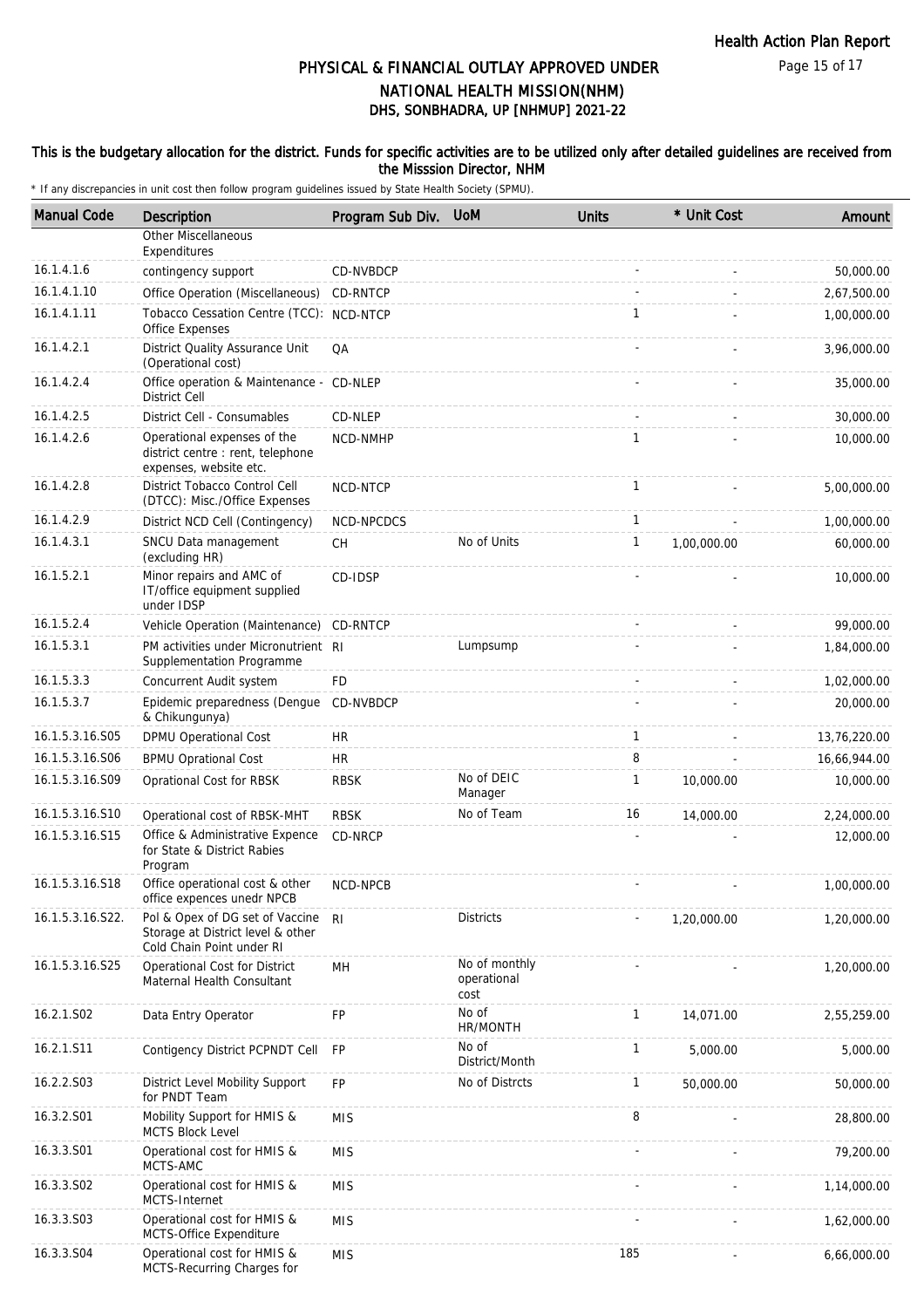Page 16 of 17

### DHS, SONBHADRA, UP [NHMUP] 2021-22 PHYSICAL & FINANCIAL OUTLAY APPROVED UNDER NATIONAL HEALTH MISSION(NHM)

#### This is the budgetary allocation for the district. Funds for specific activities are to be utilized only after detailed guidelines are received from the Misssion Director, NHM

| <b>Manual Code</b> | <b>Description</b>                                                       | Program Sub Div. | <b>UoM</b>                             | <b>Units</b> | * Unit Cost | Amount       |
|--------------------|--------------------------------------------------------------------------|------------------|----------------------------------------|--------------|-------------|--------------|
|                    | <b>ANMOL Tablet</b>                                                      |                  |                                        |              |             |              |
| 16.4.2.1.1.S01     | District Programme Manager                                               | <b>HR</b>        |                                        | $\mathbf{1}$ |             | 6,61,632.00  |
| 16.4.2.1.1.S02     | <b>District Community Process</b><br>Manager                             | <b>HR</b>        |                                        | $\mathbf{1}$ |             | 2,39,850.00  |
| 16.4.2.1.1.S04     | District Accounts Manager                                                | <b>HR</b>        |                                        | $\mathbf{1}$ |             | 5,38,488.00  |
| 16.4.2.1.1.S05     | District Data Cum Account<br>Assistant                                   | <b>HR</b>        |                                        | $\mathbf{1}$ |             | 3,67,548.00  |
| 16.4.2.1.1.S06     | DEIC manager                                                             | <b>RBSK</b>      |                                        | $\mathbf{1}$ |             | 5,79,888.00  |
| 16.4.2.1.1.S09     | Support Staff                                                            | <b>HR</b>        |                                        | $\mathbf{1}$ |             | 2,00,775.00  |
| 16.4.2.1.1.S11     | District M I & E Officer                                                 | <b>MIS</b>       |                                        |              |             | 1,80,000.00  |
| 16.4.2.1.2.S01     | <b>RKSK Consultant</b>                                                   | <b>RKSK</b>      |                                        | 1            |             | 3,00,000.00  |
| 16.4.2.1.2.S02     | District Consultant(MH)                                                  | MH               | No of District<br><b>Consultant MH</b> | $\mathbf{1}$ |             | 5,29,200.00  |
| 16.4.2.1.2.S04     | District Hospital Quality Manager                                        | QA               |                                        | $\mathbf{1}$ |             | 4,63,000.00  |
| 16.4.2.1.2.S05     | <b>District Consultant Quality</b><br>Assurance                          | QA               |                                        | $\mathbf{1}$ |             | 6,08,600.00  |
| 16.4.2.1.8.S01     | Programme cum Admin. Asst.                                               | QA               |                                        | $\mathbf{1}$ |             | 2,34,915.00  |
| 16.4.2.2.2.S01     | District Epidemiologist-CD-IDSP                                          | CD-IDSP          |                                        |              |             | 1,65,000.00  |
| 16.4.2.2.2.S02     | District Leprosy Consultant-CD-<br><b>NLEP</b>                           | CD-NLEP          |                                        |              |             | 5,79,902.00  |
| 16.4.2.2.4.S01     | Sr PMDT-TB HIV Coodinators                                               | CD-RNTCP         |                                        |              |             | 4,68,846.00  |
| 16.4.2.2.4.S02     | PPM Coordinator-RNTCP                                                    | CD-RNTCP         |                                        |              |             | 4,69,000.00  |
| 16.4.2.2.4.S03     | District Programme Coordinator-<br><b>RNTCP</b>                          | CD-RNTCP         |                                        |              |             | 5,59,000.00  |
| 16.4.2.2.5.S01     | District Data Manager-CD-IDSP                                            | CD-IDSP          |                                        |              |             | 3,40,591.00  |
| 16.4.2.2.6.S01     | Senior Treatment<br>Supervisor(STS)                                      | CD-RNTCP         |                                        |              |             | 43,41,370.00 |
| 16.4.2.2.6.S03     | Senior TB Lab Supervisor(STLS)                                           | CD-RNTCP         |                                        |              |             | 25,47,520.00 |
| 16.4.2.2.7.S01     | Accountant- Full time                                                    | CD-RNTCP         |                                        |              |             | 3,85,000.00  |
| 16.4.2.3.2.S03     | <b>District Consultant-NPPCF</b>                                         | NCD-NPPCF        |                                        |              |             | 4,80,000.00  |
| 16.4.3.1.1.S01     | Block Programme Manager                                                  | <b>HR</b>        |                                        | 8            |             | 30,70,965.00 |
| 16.4.3.1.1.S02     | <b>Block Account Manager</b>                                             | <b>HR</b>        |                                        | 8            |             | 24,55,002.00 |
| 16.4.3.1.1.S03     | <b>Block Community Process</b><br>Manager                                | <b>CP</b>        |                                        |              |             | 22,40,339.00 |
| 16.4.3.1.9.S03     | Data Entry Operator-HR                                                   | <b>HR</b>        |                                        | 1            |             | 2,78,520.00  |
| 16.4.3.1.9.S04     | Data Entry Operator-MCTS OPR<br>820 MIS                                  | <b>MIS</b>       |                                        | 8            |             | 21,09,312.00 |
| 16.4.3.1.9.S05     | Data Entry Operator-MIS<br>Outsource                                     | <b>MIS</b>       |                                        | 2408         |             | 12,038.00    |
| 16.4.3.1.9.S07     | Data Entry Operator-RI                                                   | RI               |                                        |              |             | 2,37,510.00  |
| 16.4.3.1.9.S08     | Data Entry Operator-RNTCP                                                | CD-RNTCP         |                                        |              |             | 3,65,000.00  |
| 16.4.3.1.9.S11     | Data Entry Operator- CD-IDSP                                             | CD-IDSP          |                                        |              |             | 2,56,732.00  |
| 16.4.3.1.9.S13     | Data Entry Operator- NBCP-<br><b>District</b>                            | NCD-NPCB         |                                        |              |             | 2,03,133.00  |
| 17.2.1             | Telemedicine/ teleconsultation<br>facility under Ayushman Bharat<br>H&WC | CP               |                                        |              |             | 16,86,000.00 |
| 17.8.S05           | Internet Cost to ASHA & AF at<br><b>HWC</b>                              | <b>CP</b>        | No of ASHA &<br>AF                     |              | 200.00      | 22,44,600.00 |
| 18.1.4             | Counseling training for Service<br>Provider                              | <b>FP</b>        | No of Batch                            | $\mathbf{1}$ | 15,400.00   | 15,400.00    |
| U.1.1.1.2          | Support for implementation of<br><b>NVBDCP</b>                           | CD-NVBDCP        |                                        |              |             | 4,50,700.00  |
| U.1.3.1            | Operational Expenses of UPHCs<br>(excluding rent)                        | <b>NUHM</b>      | No of UPHC                             | 3            | 8,000.00    | 2,40,000.00  |